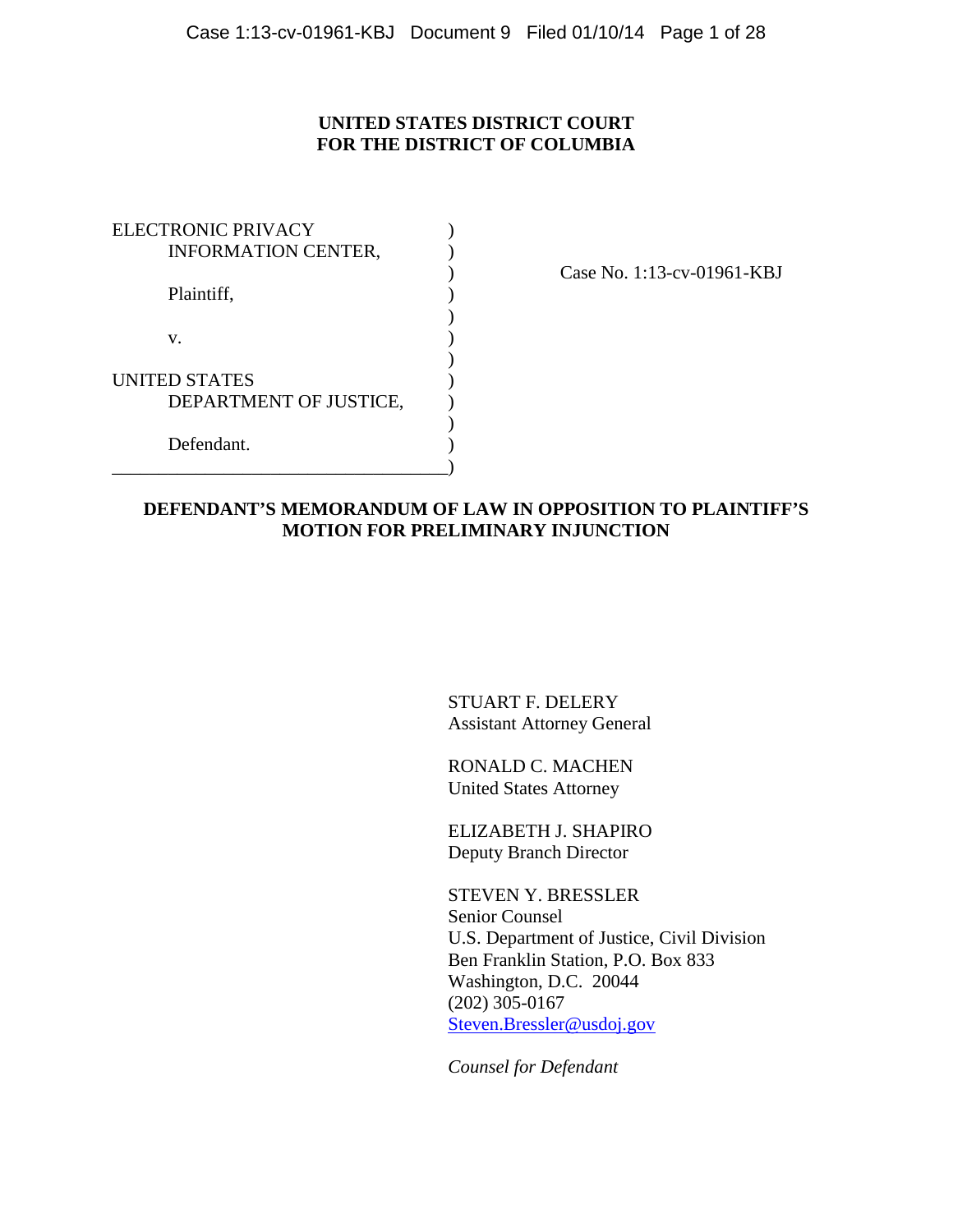# **TABLE OF CONTENTS**

| I.   | Plaintiff Cannot Establish it is Likely to Succeed on the Merits of its Claim<br>Because FOIA's Expedited Processing Provisions Require Processing As |
|------|-------------------------------------------------------------------------------------------------------------------------------------------------------|
| II.  | Plaintiff has Failed to Establish it Will Suffer Any Irreparable Harm                                                                                 |
| III. | The Mandatory Emergency Injunction Plaintiff Seeks Would Harm                                                                                         |
| IV.  | Plaintiff's Requested Mandatory, Emergency Injunction Is Improper<br>Because It Would Afford Plaintiff Full Relief, Not Intermediate Relief21         |
|      | .22                                                                                                                                                   |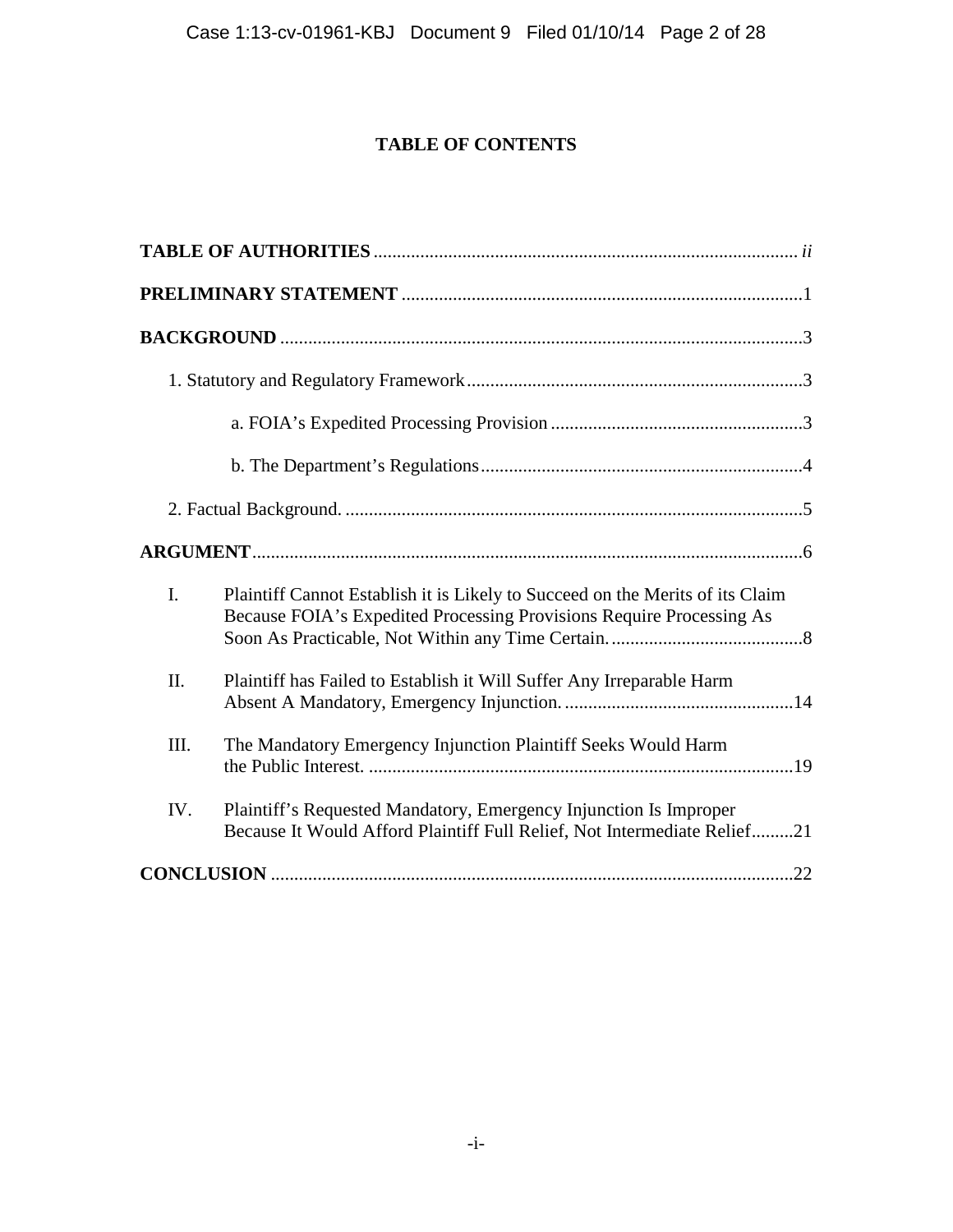# **TABLE OF AUTHROITIES**

| <b>CASES</b>                                                                                                                    | PAGE(S) |
|---------------------------------------------------------------------------------------------------------------------------------|---------|
| Al-Fayed v. CIA,                                                                                                                |         |
| Al-Fayed v. CIA,                                                                                                                |         |
| American Civil Liberties Union v. Dep't of Defense,                                                                             |         |
| American Civil Liberties Union v. Dep't of Justice,                                                                             |         |
| Assassination Archives and Research Ctr., Inc. v. CIA,<br>No. 88-2600, 1988 U.S. Dist. LEXIS 18606 (D.D.C., Sept. 29, 1988)  15 |         |
| Bayer HealthCare, LLC v. FDA,                                                                                                   |         |
| CityFed Fin. Corp. v. Office of Thrift Supervision,                                                                             |         |
| Classified National Security Information,                                                                                       |         |
| Cobell v. Kempthorne,                                                                                                           |         |
| Cobell v. Norton,                                                                                                               |         |
| Columbia Hosp. for Women Found., Inc. v. Bank of Tokyo-Mitsubishi, Ltd.,                                                        |         |
| Davis v. Pension Benefit Guar. Corp.,                                                                                           |         |
| Dorfmann v. Boozer,                                                                                                             |         |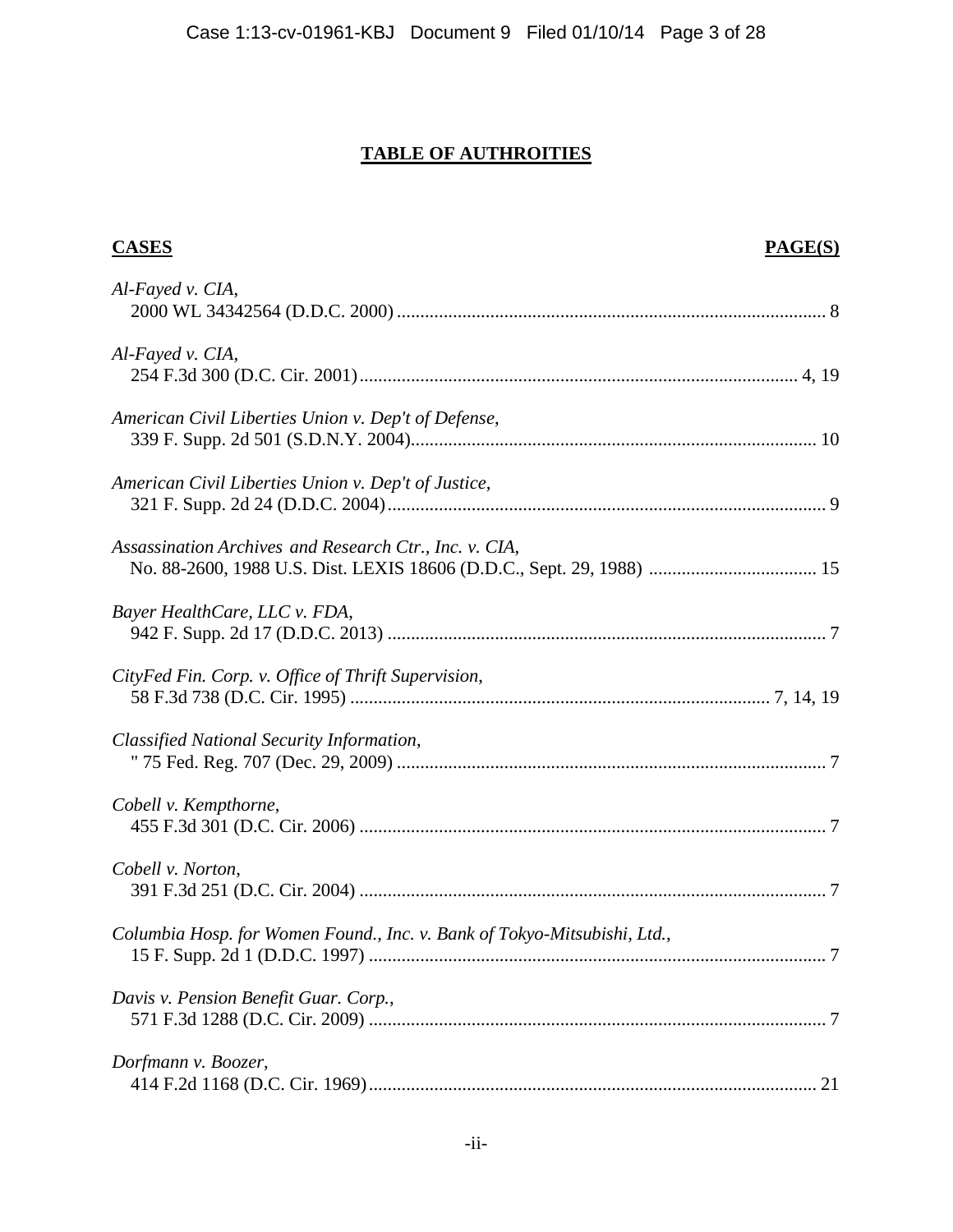| Edmonds v. FBI,                                                                 |
|---------------------------------------------------------------------------------|
| Electronic Frontier Found. v. Dep't of Justice,                                 |
| <i>EPIC</i> v. <i>Dep't of Justice</i> , slip op.,                              |
| EPIC v. Dep't of Defense,                                                       |
| Fiduccia v. DOJ,                                                                |
| Greater New Orleans Fair Hous. Action Ctr. v. U.S. Dep't of Hous. & Urban Dev., |
| In re Navy Chaplaincy,                                                          |
| Jack's Canoes & Kayaks, LLC v. Nat'l Park Serv.,                                |
| Judicial Watch v. Dep't of Justice,                                             |
| Judicial Watch v. Rossotti,                                                     |
| Judicial Watch, Inc. v. Dep't of Energy,                                        |
| Landmark Legal Foundation v. EPA,                                               |
| Love v. FBI,                                                                    |
| Miscavige v. IRS,                                                               |
| Nat'l Conference on Ministry to Armed Forces v. James,                          |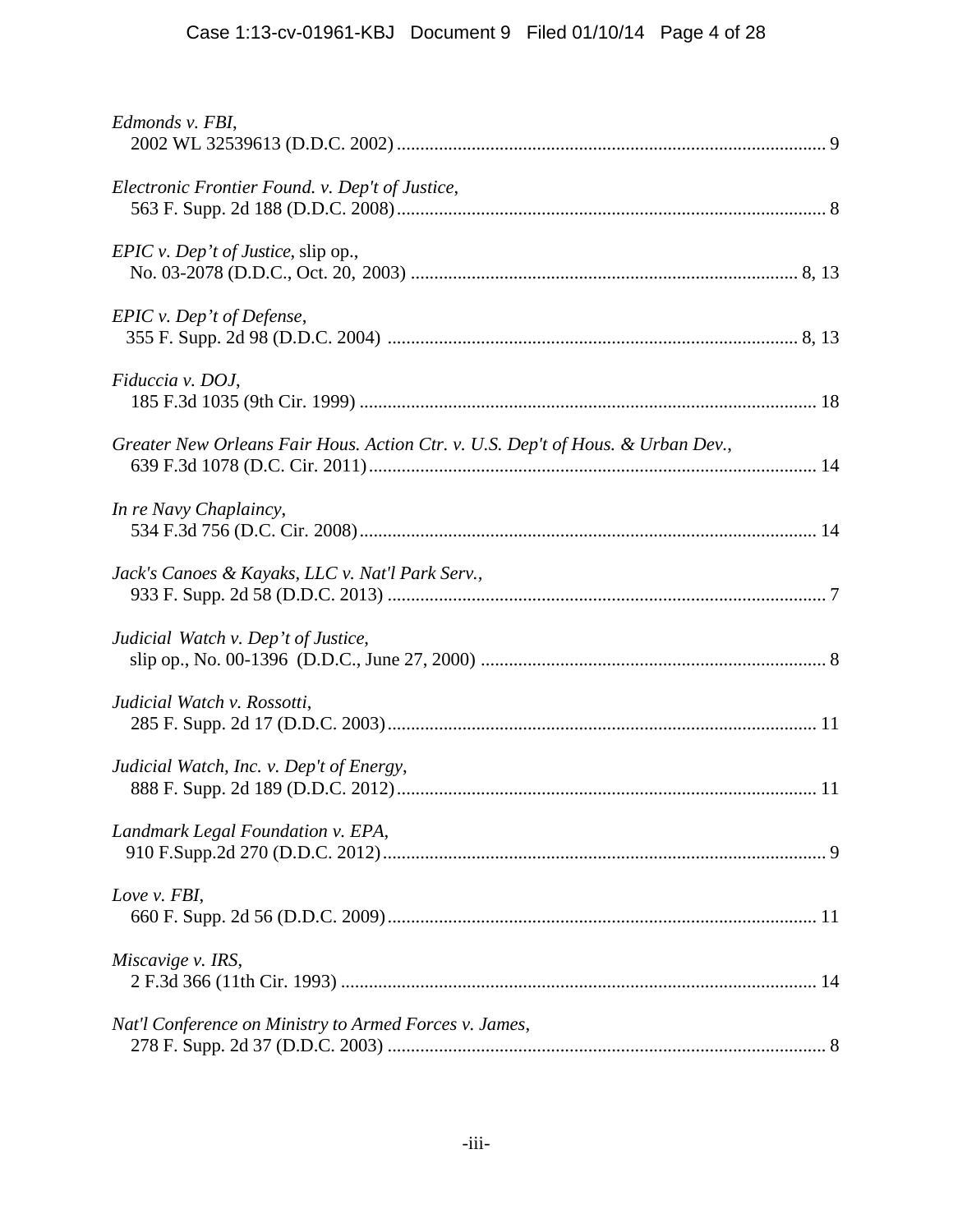| Navistar, Inc. v. EPA,                                  |
|---------------------------------------------------------|
| Ogelsby v. Dep't of Army,                               |
| Open America v. Watergate Special Prosecution Force,    |
| Petit-Frere v. U.S. Attorney's Office for S.D. of Fla., |
| Phillip v. Fairfield Univ.,                             |
| Sampson v. Murray,                                      |
| Serono Labs., Inc.,                                     |
| Spannaus v. U.S. Dep't of Justice,                      |
| Stimac v. Dep't of Justice,                             |
| The Nation Magazine v. Dep't of State,                  |
| United States Committee on Refugees v. Dep't of State,  |
| Univ. of Texas v. Camenisch,                            |
| Wadelton v. Dep't of State,                             |
| Winter v. NRDC, Inc.,                                   |
| Wisc. Gas. Co. v. Federal Energy Regulatory Comm'n,     |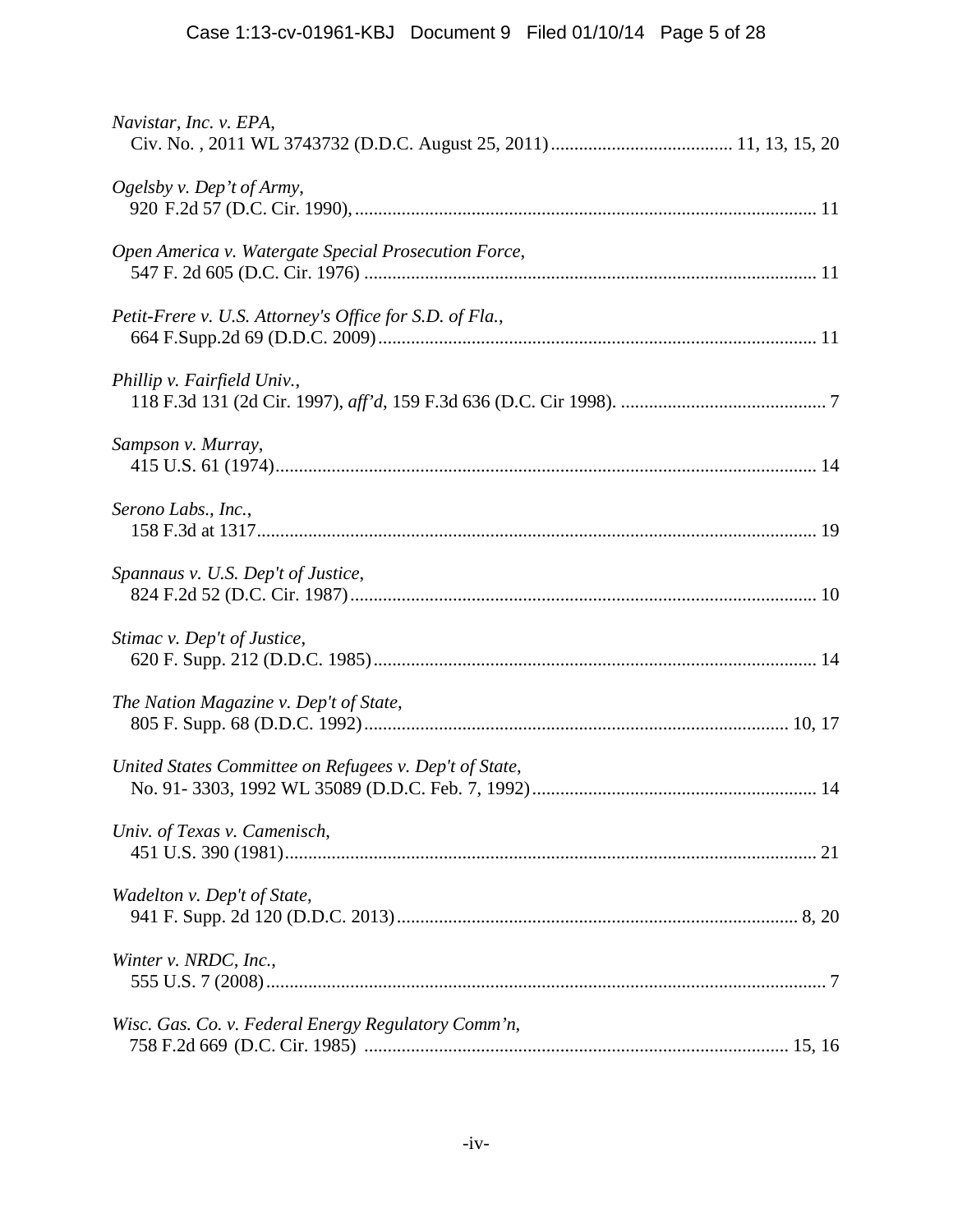# **STATUTES**

# FEDERAL RULES OF CIVIL PROCEDURE

# **REGULATIONS**

# **MISCELLANEOUS**

| H.R. Rep. No. 104-795, reprinted at 1996 U.S.C.A.A.N. 3448,                                                                                           |  |
|-------------------------------------------------------------------------------------------------------------------------------------------------------|--|
|                                                                                                                                                       |  |
| Revision of Freedom of Information Act and Privacy Act Regulations and Implementation of<br>Electronic Freedom of Information Act Amendments of 1996, |  |
|                                                                                                                                                       |  |
| Classified National Security Information,                                                                                                             |  |
|                                                                                                                                                       |  |
|                                                                                                                                                       |  |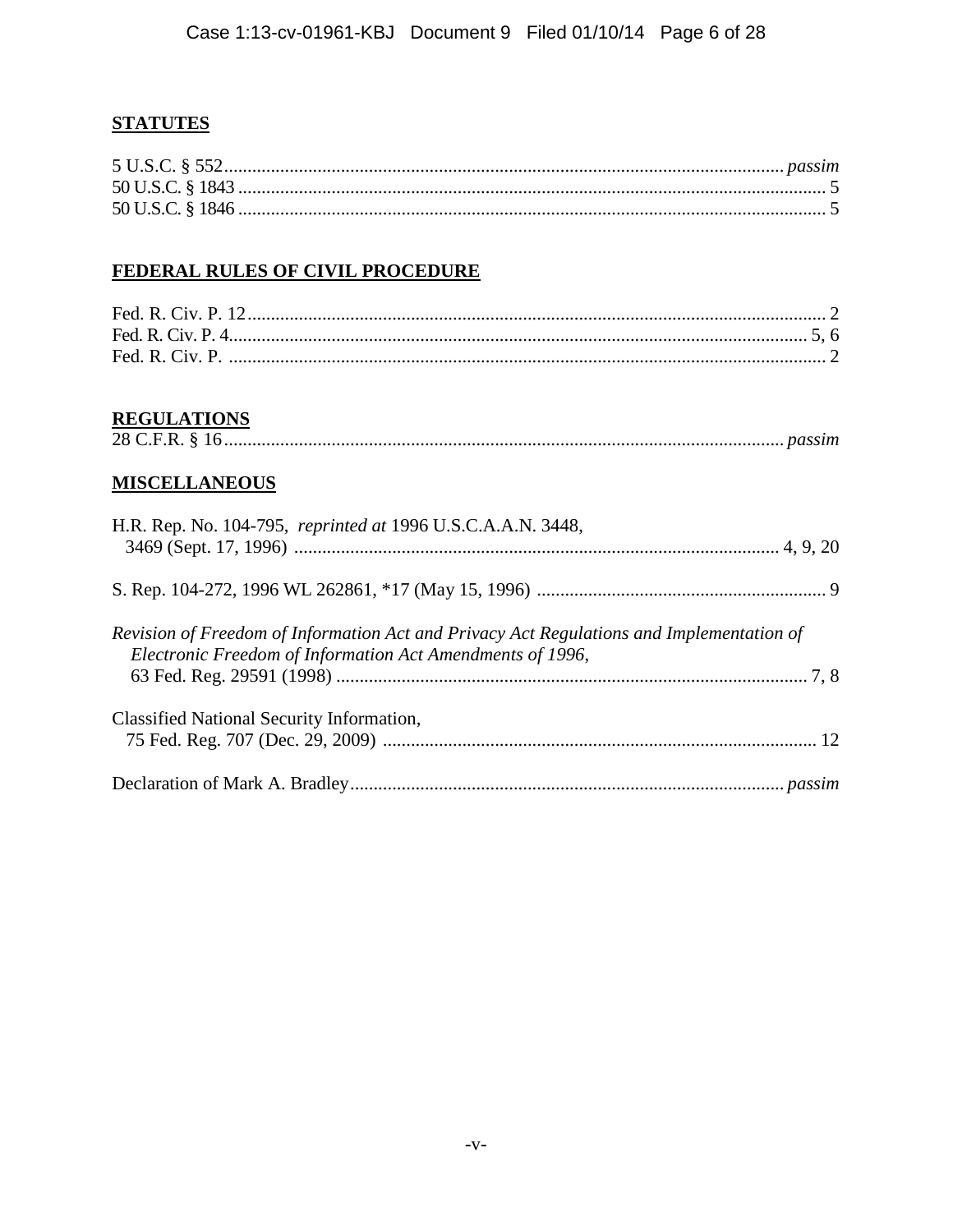### **PRELIMINARY STATEMENT**

Plaintiff Electronic Privacy Information Center ("EPIC") seeks an extraordinary, emergency injunction compelling defendant, the United States Department of Justice ( "the Department") to complete the processing of plaintiff's requests under the Freedom of Information Act ("FOIA"), 5 U.S.C. § 552,within the next twenty days and to provide a *Vaughn* index ten days thereafter. Plaintiff's request for such relief by way of a preliminary injunction – which is not preliminary in any sense but rather is an attempt to use as a scheduling tool a procedural mechanism intended only to provide emergency relief – is wholly without merit. Indeed, the Department has already agreed to expedite processing of plaintiff's FOIA request. That is all plaintiff is entitled to under the law – not disclosure of sensitive documents on an arbitrary timetable.

The relief plaintiff seeks is inconsistent with the plain language of the expedited processing provision of the FOIA. As noted, the Department has already granted plaintiff's request to expedite processing under FOIA, 5 U.S.C. § 552(a)(6)(e), and the National Security Division ("NSD") has begun identifying and collecting responsive documents. Contrary to the claims made by plaintiff, the expedited processing provision of FOIA provides that expedited FOIA requests are to be processed by the agency "as soon as practicable," *id.* § 552(a)(6)(e)(iii), and imposes no time limits on such processing. The Department is proceeding under that standard, and plaintiff – which bears the burden on a motion for preliminary injunction – offers no proof to the contrary. Indeed, far from being supported by either proof or precedent, plaintiff's request is fundamentally incompatible with the statute. Plaintiff therefore cannot establish it is likely to succeed on the merits of its claims – an essential prerequisite to emergency relief.

Plaintiff also fails to meet its essential burden of identifying any irreparable harm that it will suffer if responsive, non-exempt documents are not immediately ordered to be produced. Plaintiff argues it will be irreparably barred from meaningful participation in the public debate over National Security Agency ("NSA") surveillance if it does not receive the voluminous documents it seeks within 20 days, but much information about the previously classified program

-1-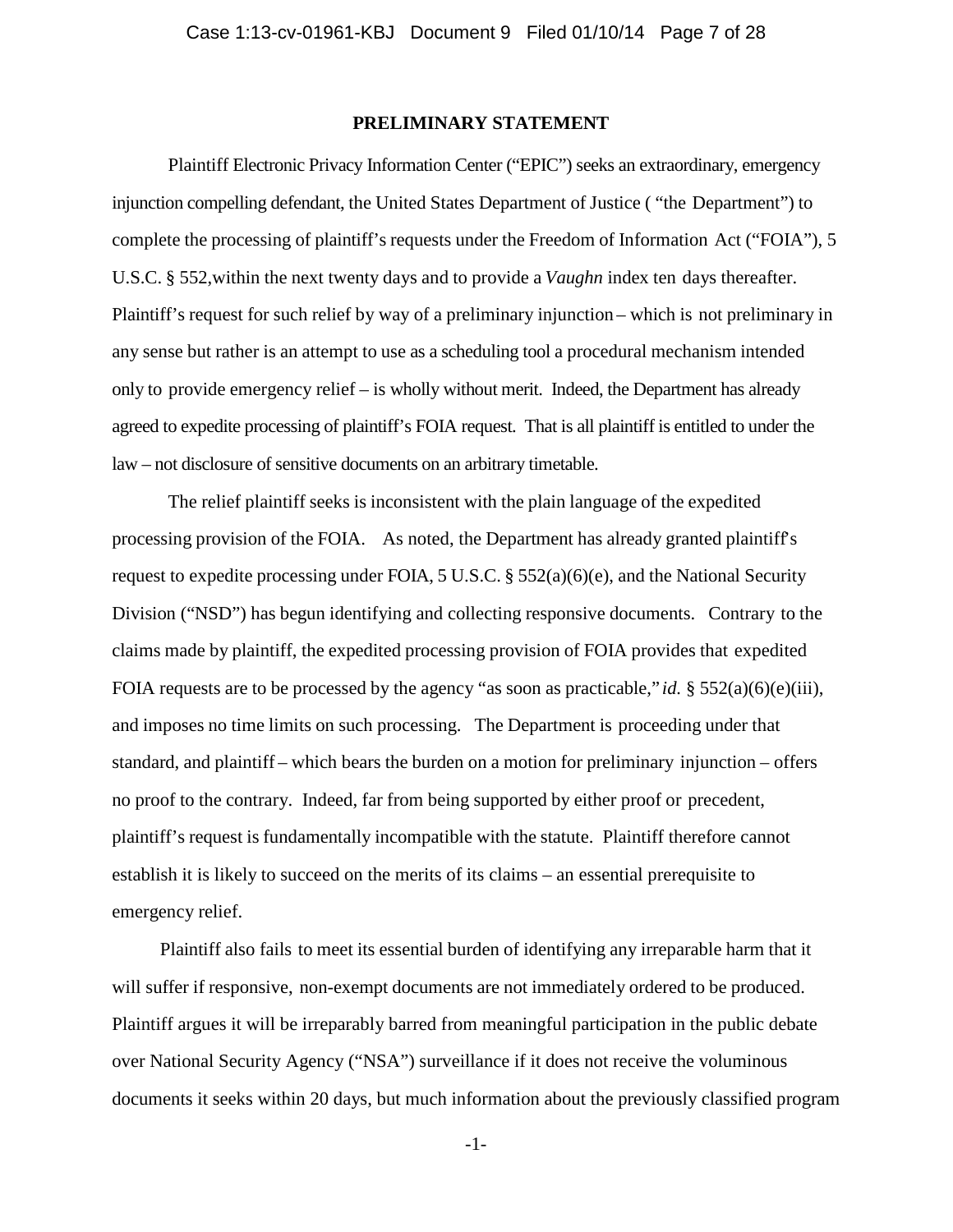### Case 1:13-cv-01961-KBJ Document 9 Filed 01/10/14 Page 8 of 28

that plaintiff's request concerns – bulk collection of electronic communications metadata by pen register/trap and trace ("PR/TT") devices under the Foreign Intelligence Surveillance Act ("FISA") – is already available. The bulk collection program discussed in plaintiff's FOIA request is discontinued, and therefore not even a particular focus of public debate. In any event, plaintiff offers no support for its claim that it will be unable to participate in public debate over FISA PR/TT authority if it must wait until it is practicable for the Department to process plaintiff's request, though that is what the law requires. Instead plaintiff offers a conclusory statement that it is "certain" Congress will soon pass legislation on the subject. Plaintiff's certainty over the content and timing of future Acts of Congress is not based on anything in the evidentiary record. What the record, including the declaration filed herewith, does establish is that forcing the Department to process plaintiff's broad FOIA request on an artificial timeline, rather than as quickly as practicable as required by the statute, would harm the public interest, upsetting Congress's careful balance under FOIA, risking inadvertent disclosure of exempt material, and disadvantaging others whose FOIA requests to NSD were expedited prior to plaintiff's.

Thus, plaintiff identifies no reason why the agency must be required to complete the processing of plaintiff's request within the artificial period proposed in plaintiff's injunctive demand as opposed to "as soon as practicable" as specifically set forth in FOIA. Instead, it is plain that plaintiff seeks to use the preliminary injunction provisions of Federal Rule of Civil Procedure 65, which are intended to provide a shield against imminent injury while a court considers the merits of a dispute, to artificially accelerate the proceedings in this case.<sup>1</sup> The Court should not indulge this litigation tactic.

Moreover, plaintiff must meet an even higher standard than the usual, stringent standard

 $1$  Congress has specifically recognized that litigation involving FOIA claims is to be accelerated. See 5 U.S.C. § 552(a)(4)(C) (providing that government defendants have 30 days in which to answer a FOIA complaint as opposed to the ordinary 60 days provided by Fed. R. Civ. P. 12). Plaintiff's motion for preliminary injunction is an effort to bypass these already-accelerated procedures.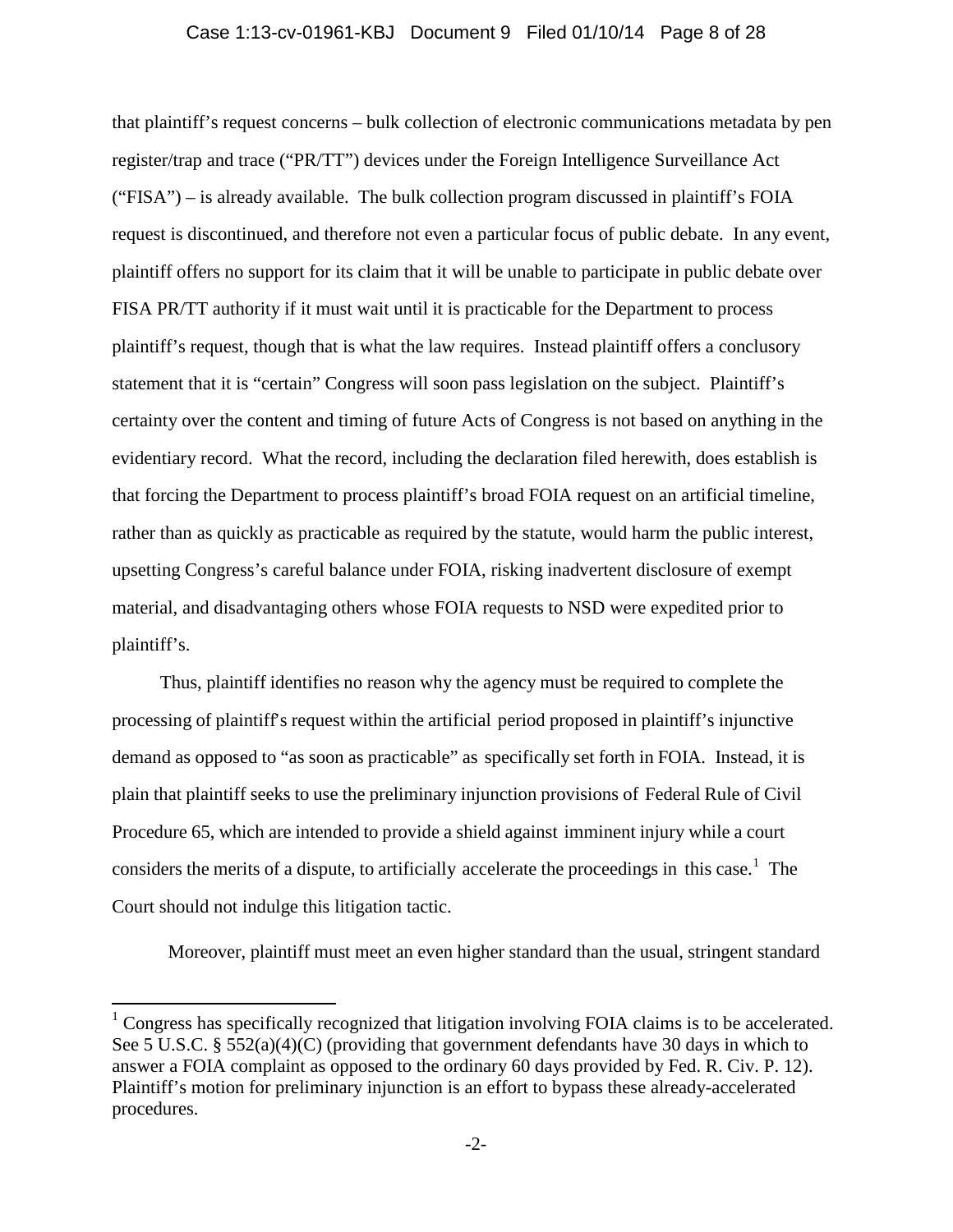### Case 1:13-cv-01961-KBJ Document 9 Filed 01/10/14 Page 9 of 28

for emergency relief in this Circuit because plaintiff seeks a mandatory injunction, not to preserve the status quo pending this Court's adjudication of the merits, but to alter the status quo and award plaintiff a version of ultimate relief – the immediate disclosure of non-exempt documents. *See* 5 U.S.C. § 552(a) (4)(B) (under FOIA, court has "jurisdiction to enjoin the agency from withholding agency records and to order the production of any agency records improperly withheld").

Plaintiff's application meets none of the applicable standards and is without any basis in law or fact. This Court should deny it.

### **BACKGROUND**

### 1. Statutory and Regulatory Framework

#### a. FOIA's Expedited Processing Provision

Agencies ordinarily process FOIA requests for agency records on a first-in, first-out basis. In 1996, Congress amended the FOIA to provide for "expedited processing" of certain categories of requests. *See* Electronic Freedom of Information Amendments of 1996 ("EFOIA"), Pub. L. No. 104-231, § 8 (codified at 5 U.S.C. § 552(a)(6)(E)). Expedition, when granted, entitles requesters to move immediately to the front of an agency processing queue, ahead of requests filed previously by other persons.

As part of EFOIA, Congress directed agencies to promulgate regulations providing for expedited processing of requests for records (i) "in cases in which the person requesting the records demonstrates a compelling need";  $5 \text{ U.S.C.} \frac{6}{5} \frac{552(a)(6)(E)(i)(I)}{I}$ ; and (ii) "in other cases determined by the agency." *Id.*  $\S$  552(a)(6)(E)(i)(II). FOIA defines "compelling need" to mean:

(I) that a failure to obtain requested records on an expedited basis under this paragraph could reasonably be expected to pose an imminent threat to the life or physical safety of an individual; or

(II) with respect to a request made by a person primarily engaged in disseminating information, urgency to inform the public concerning actual or alleged Federal Government activity.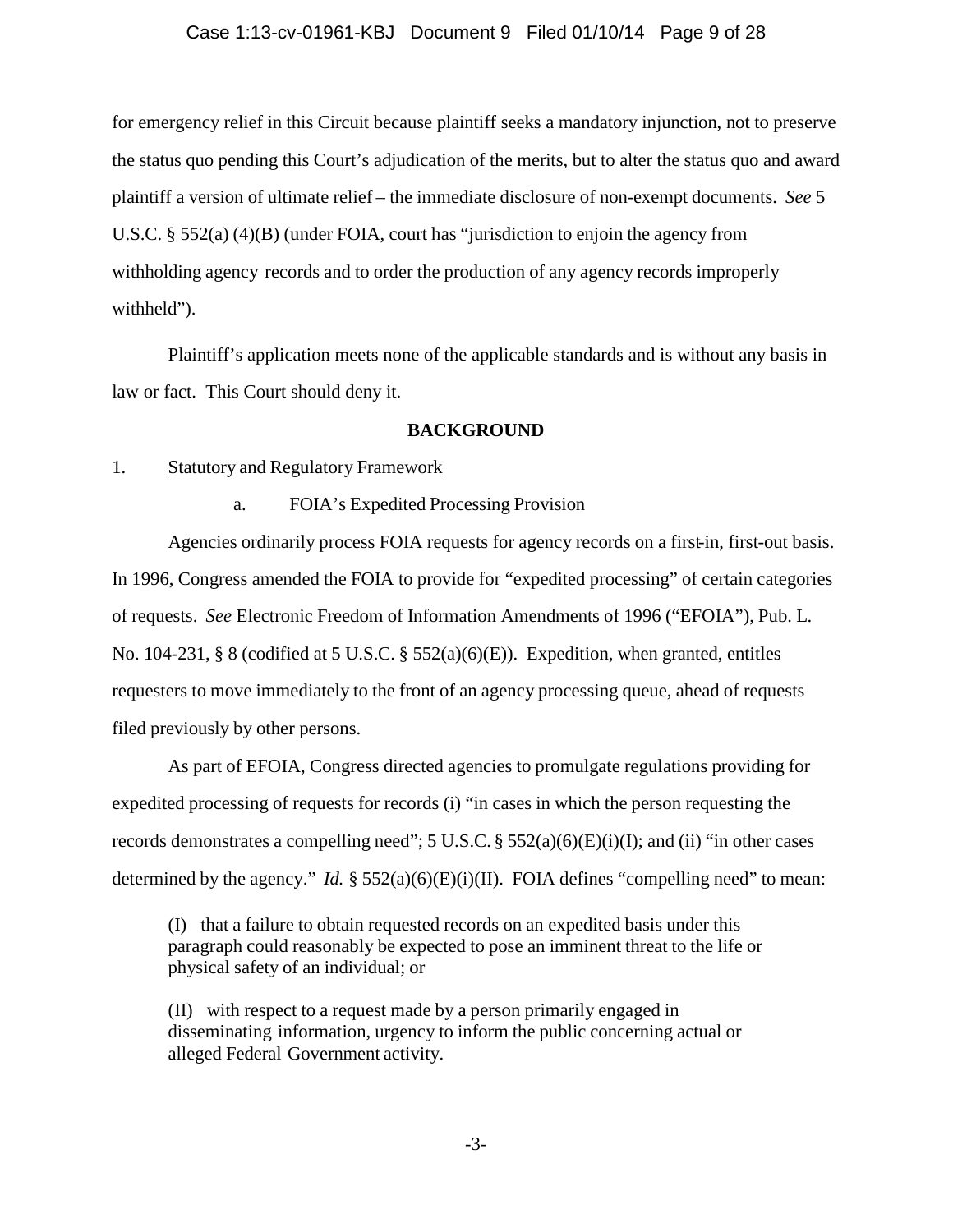5 U.S.C. § 552(a)(6)(E)(v).<sup>2</sup> The requester bears the burden of showing that expedition is appropriate. *See Al-Fayed v. CIA*, 254 F.3d 300, 305 n.4 (D.C. Cir. 2001). FOIA provides that "[a]n agency shall process as soon as practicable any request for records to which the agency has granted expedition."  $5 \text{ U.S.C.} \$  $552(a)(6)(E)(iii)$ .

# b. The Department's Regulations

DOJ implemented EFOIA by final rule effective July 1, 1998. See Revision of Freedom of Information Act and Privacy Act Regulations and Implementation of Electronic Freedom of Information Act Amendments of 1996, 63 Fed. Reg. 29591 (1998), codified at 28 C.F.R. Part 16. This regulation, which governs FOIA requests to all DOJ components, see 28 C.F.R. § 16.1(b), states that "[r]equests and appeals" will be "taken out of order and given expedited treatment whenever it is determined that they involve":

- (i) Circumstances in which the lack of expedited treatment could reasonably be expected to pose an imminent threat to the life or physical safety of an individual;
- (ii) An urgency to inform the public about an actual or alleged federal government activity, if made by a person primarily engaged in disseminating information;
- (iii) The loss of substantial due process rights; or

 $\overline{a}$ 

(iv) A matter of widespread and exceptional media interest in which there exist possible questions about the government's integrity which affect public confidence.

28 C.F.R. § 16.5(d)(1)(i)-(iv). Categories (i) and (ii) implement the FOIA's "compelling need" standard; categories (iii) and (iv) define additional categories for expedition.<sup>3</sup> See 63 Fed. Reg. at

 $2^{2}$  Both Congress and the Court of Appeals have recognized that the expedition categories are to be "narrowly applied" because, "[g]iven the finite resources generally available for fulfilling FOIA requests, unduly generous use of the expedited processing procedure would unfairly disadvantage other requesters who do not qualify for its treatment." *Al-Fayed v. CIA*, 254 F.3d 300, 310 (D.C. Cir. 2001) (quoting H.R. Rep. No. 104-795, *reprinted at* 1996 U.S.C.A.A.N. 3448, 3469 (Sept. 17, 1996)).

 $3$  Requests for expedition based on categories (i), (ii), and (iii) must be submitted to the component that maintains the records requested. *See* 28 C.F.R. § 16.5(d)(2). Requests for expedition based on category (iv) – the Department's "special media-related standard," *see* 63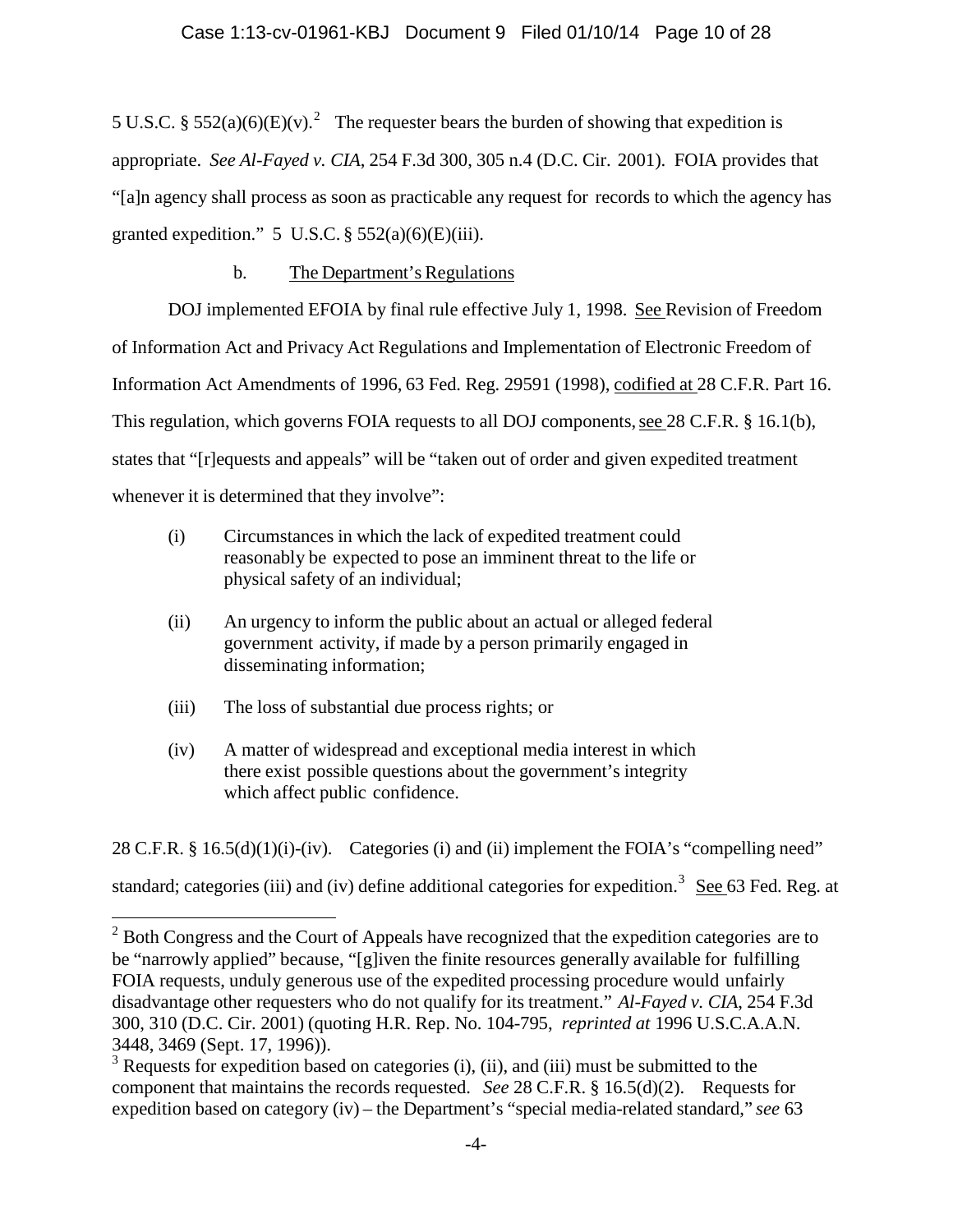29592.

Within ten calendar days of receiving a request for expedited processing, the component must "decide whether to grant it and . . . notify the requester of the decision." 28 C.F.R. § 16.5(d)(4); *see also* 5 U.S.C. § 552(a)(6)(E)(ii)(I) (requiring notice of decision within ten days of request). If the request is granted, "the request shall be given priority and shall be processed as soon as practicable." 28 C.F.R. § 16.5(d)(4). If the request is denied, "any appeal of that decision shall be acted on expeditiously." Id.; see also 5 U.S.C. § 552(a)(6)(E)(ii)(II) (requiring "expeditious consideration of administrative appeals of such determinations of whether to provide expedited processing").

## 2. Factual Background.

By letter dated October 3, 2013, and received on October 18, plaintiff submitted a request to NSD. *See* Declaration of Mark A. Bradley (Exhibit 1 hereto), ¶ 2. The letter stated:

EPIC seeks all records related to the Attorney General's required semiannual reports between 2001 and the present under 50 U.S.C. § 1846.

- 1. All reports made to the Permanent Select Committee on Intelligence in the House of Representatives and the Select Committee on Intelligence in the Senate, detailing the total number of orders for pen registers or trap and trace devices granted or denied, and detailing the total number of pen registers or trap and trace devices installed pursuant to 50 U.S.C. § 1843.
- 2. All information provided to the aforementioned committees concerning all uses of pen registers and trap and trace devices.
- 3. All records used in preparation of the above materials, including statistical data.

See EPIC Request, Exhibit A to Pl. Motion; Compl. ¶ 18. By letter dated October 29, 2013, NSD acknowledged receipt of the request. And by a subsequent letter dated November 5, 2013, NSD granted plaintiff's requests for expedited processing and waiver of processing fees. Plaintiff served its Complaint in this action on the United States Attorney pursuant to Fed. R. Civ. P. 4 on December 23,

## Fed. Reg. at 29592 – must be submitted to the Director of the Department's Office of Public Affairs ("OPA"). *See* 28 C.F.R. § 16.5(d)(2). This enables "the Department's media specialists [to] deal directly with matters of exceptional concern to the media." 63 Fed. Reg. at 29592.  $\overline{a}$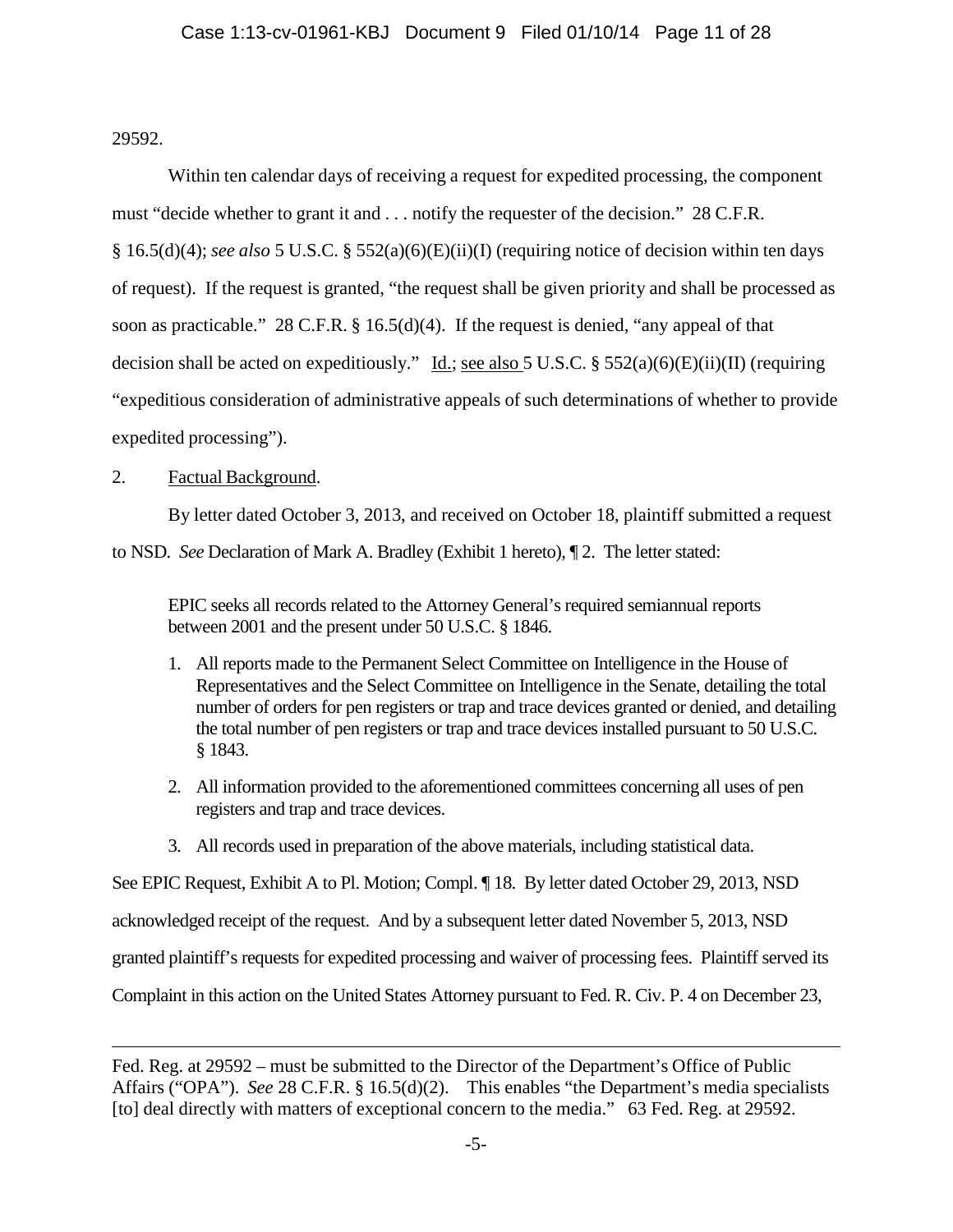### Case 1:13-cv-01961-KBJ Document 9 Filed 01/10/14 Page 12 of 28

2013. In conversation with undersigned counsel on January 7, 2014, counsel for plaintiff agreed to exclude from its request internal Department of Justice emails and drafts of documents for which a final version is processed, although plaintiff declined to narrow its request in other respects.

At the time that the Department granted plaintiff's request for expedited processing, there were already thirteen pending FOIA requests before the agency which were entitled to expedited processing. *See* Bradley Decl. ¶ 4. Although expedited processing entitled plaintiff to have its request processed ahead of those requesters in the normal FOIA queue, to whom no expedited processing had been accorded, plaintiff was not accorded any special right to have its request processed before the already-pending expedited requests. *See id. ¶*¶ 4-6. Indeed, given the substantial volume of documents to be processed and complexity of issues to be resolved in some of in the previously expedited cases, the NSD currently has only limited resources available to work on expedited processing of plaintiff's request. *See* Bradley Decl. ¶¶ 5, 7, 9-10.

Defendant has begun the process of collecting documents responsive to plaintiff's sweeping FOIA request, *see id. ¶*¶ 7, 13, and has preliminarily determined that there are 50 documents responsive to the first category of plaintiff's request, *id*., all of which must undergo a classification review, *id.* ¶¶ 8, 10. Defendant has not completed its search of documents for the second and third, considerably broader categories of plaintiff's FOIA request. Accordingly, defendant is not yet in a position to provide the Court or plaintiff with an estimate of exactly how long it will take defendant to complete its expedited processing of plaintiff's entire request. However, defendant estimates it will be able to process the documents responsive to category 1 of plaintiff's request by February 28, 2014; and that by that time, if not sooner, it should also have a better sense of the volume of documents responsive to categories 2 and 3 and the time that will be needed to process them. *See id*. ¶ 12. Furthermore, if plaintiff is interested in receiving documents faster, it can work with the NSD to further narrow the scope of this broad request.

### **ARGUMENT**

"The standard for issuance of the extraordinary and drastic remedy of a temporary restraining order or a preliminary injunction is very high." *Jack's Canoes & Kayaks, LLC v. Nat'l* 

-6-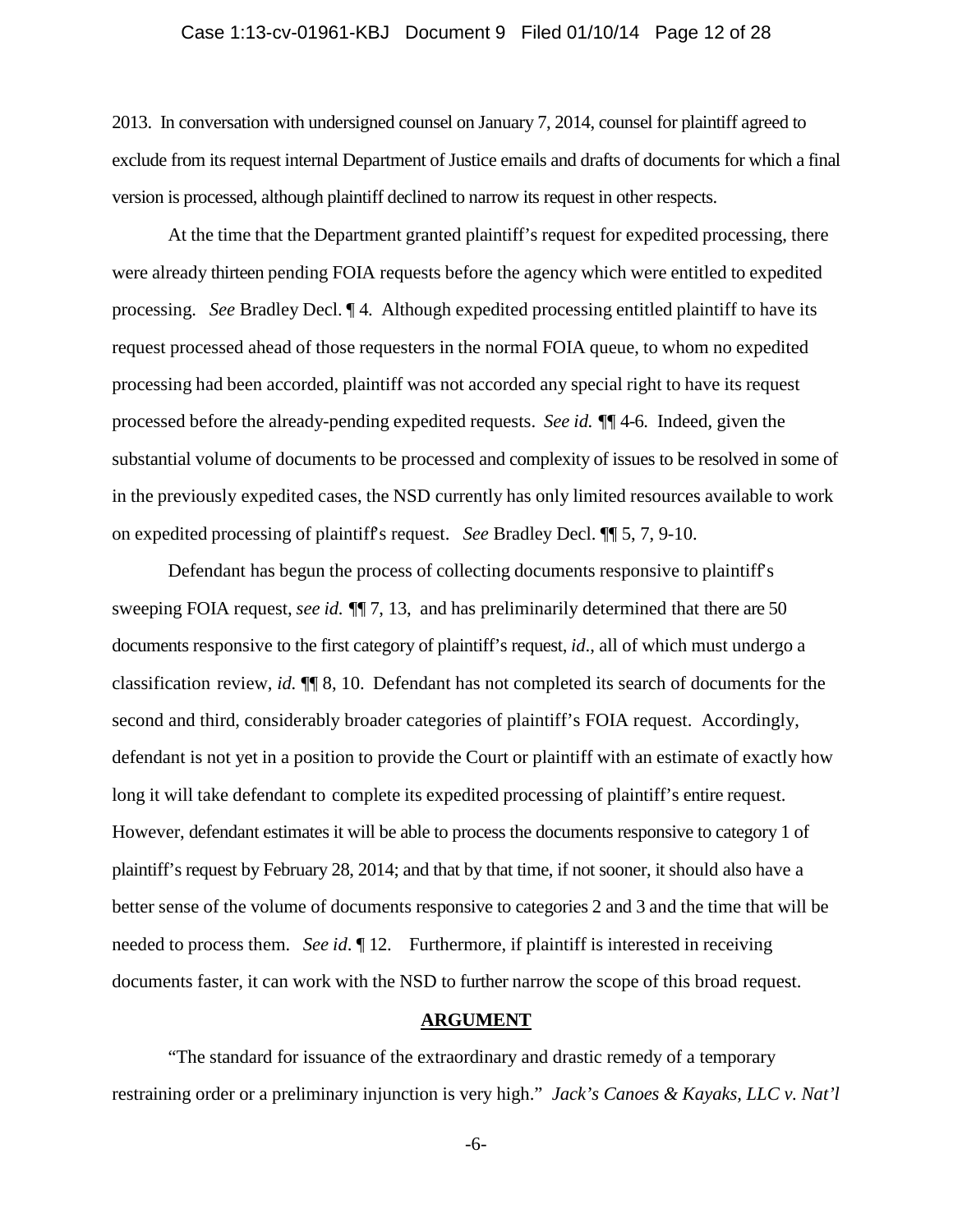### Case 1:13-cv-01961-KBJ Document 9 Filed 01/10/14 Page 13 of 28

*Park Serv*., 933 F. Supp. 2d 58, 76 (D.D.C. 2013) (quotation marks and citation omitted). Indeed, an interim injunction is "never awarded as of right," *Winter v. NRDC, Inc.*, 555 U.S. 7, 24 (2008), and "should be granted only when the party seeking the relief, by a clear showing, carries the burden of persuasion," *Cobell v. Norton*, 391 F.3d 251, 258 (D.C. Cir. 2004).

A party moving for a preliminary injunction accordingly "must demonstrate '(1) a substantial likelihood of success on the merits, (2) that it would suffer irreparable injury if the injunction is not granted, (3) that an injunction would not substantially injure other interested parties, and (4) that the public interest would be furthered by the injunction.'" *Jack's Canoes,* 933 F. Supp. 2d at 75-76 (quoting *CityFed Fin. Corp. v. Office of Thrift Supervision*, 58 F.3d 738, 746 (D.C. Cir. 1995)). This Court has explained that a "positive showing on all four factors is required." *Bayer HealthCare, LLC v. FDA*, 942 F. Supp. 2d 17, 23 (D.D.C. 2013) (citing *Davis v. Pension Benefit Guar. Corp*., 571 F.3d 1288, 1292 (D.C. Cir. 2009)).

"The usual role of a preliminary injunction is to preserve the status quo pending the outcome of litigation." *Cobell v. Kempthorne*, 455 F.3d 301, 314 (D.C. Cir. 2006) (quotation omitted). Therefore, when, as here, a movant seeks mandatory injunctive relief, *i.e*., an injunction that "would alter, rather than preserve, the status quo," an even higher standard applies and "the moving party must meet a higher standard than in the ordinary case by showing 'clearly' that he or she is entitled to relief or that 'extreme or very serious damage' will result from the denial of the injunction." *Columbia Hosp. for Women Found., Inc. v. Bank of Tokyo-Mitsubishi, Ltd*., 15 F. Supp. 2d 1, 4 (D.D.C. 1997) (quoting *Phillip v. Fairfield Univ*., 118 F.3d 131, 133 (2d Cir. 1997)), *aff'd*, 159 F.3d 636 (D.C. Cir 1998). "A district court should not issue a mandatory preliminary injunction unless the facts and the law clearly favor the moving party." *Nat'l Conference on Ministry to Armed Forces v. James*, 278 F. Supp. 2d 37, 43 (D.D.C. 2003) (internal quotations omitted).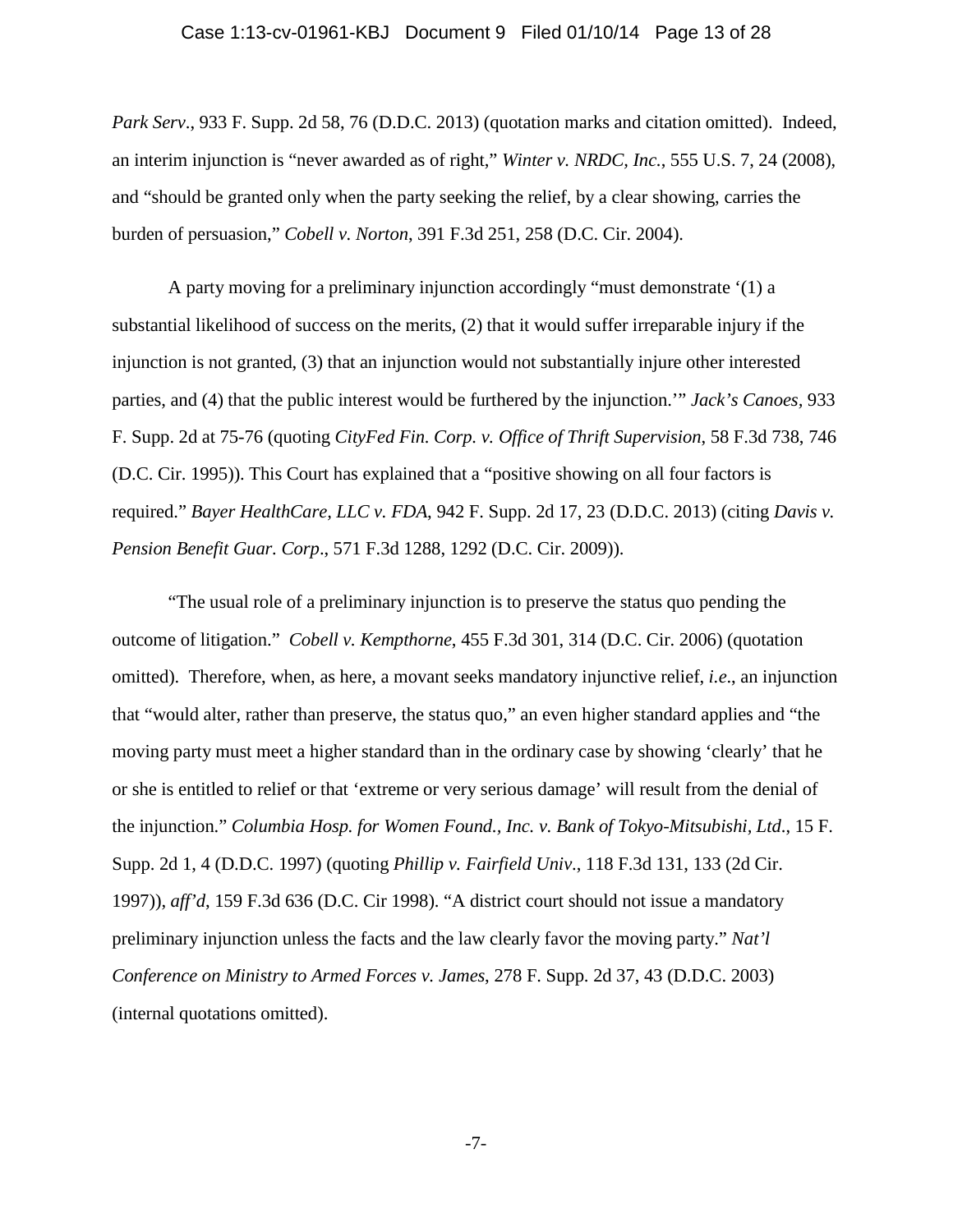# **I. Plaintiff Cannot Establish it is Likely to Succeed on the Merits of its Claim Because FOIA's Expedited Processing Provisions Require Processing As Soon As Practicable, Not Within any Time Certain.**

Plaintiff cannot demonstrate a likelihood of success on the merits of its claim because it has already received all the relief to which it is entitled: NSD granted plaintiff's request for expedition of the underlying FOIA request, and moved plaintiff's request to the head of the queue, ahead of non-expedited requests. Extraordinary, emergency injunctive relief is wholly inappropriate.<sup>4</sup>

Plaintiff's circular argument that the Department of Justice has violated FOIA is predicated on the erroneous assertion that the expedited processing provision of FOIA requires an agency to complete its processing within a specific period of time. The statute, however, does not require agencies to process expedited requests within a specific time limit. Instead, the statute directs agencies to "process*as soon as practicable* any request for records to which [they have] granted expedited processing." 5 U.S.C. § 552(a)(6)(E)(iii) (emphasis added);*see also* 28 C.F.R. § 16.5(d)(4) ("If a request for expedited treatment is granted, the request shall be given priority

 $4$  Indeed, courts in this district routinely deny requests for preliminary relief in FOIA cases – including several brought by the same plaintiff as this action. *See, e.g*., *Wadelton v. Dep't of State*, 941 F. Supp. 2d 120, 124 (D.D.C. 2013) (Huvelle, J.); *Landmark Legal Foundation v. EPA*, 910 F.Supp.2d 270, 279 (D.D.C. 2012) (Lamberth, CJ) (denying PI to expedite processing where agency stated request is already at the top of the queue and requester failed to meet other PI prongs); *Electronic Frontier Found. v. Dep't of Justice*, 563 F. Supp. 2d 188 (D.D.C. 2008) (Walton, J.) (granting *Open America* stay after denying PI); *EPIC v. Dep't of Justice*, slip op., No. 03-2078 (D.D.C., Oct. 20., 2003) (Robertson, J.) (attached as Ex. 3), (denying, *sua sponte*, a request for preliminary injunction "'enjoining defendant Department of Justice from continuing to deny plaintiff expedited processing of plaintiff's Freedom of Information Act request'" because such relief "would effectively grant all the relief plaintiff seeks" and was in the nature of a request for mandamus), *vacated as moot* 2004 WL 2713119 (D.C. Cir. 2004); *Al-Fayed v. CIA*, 2000 WL 34342564, \*6 (D.D.C. 2000) (Kollar-Kotelly, J.) (finding that "upon consideration of the parties' arguments, the statutory and regulatory context, and the applicable case law," emergency relief was not warranted despite the agency's delay in responding to FOIA requests); *Judicial Watch v. Dep't of Justice*, slip op., No. 00-1396 (D.D.C., June 27, 2000) (Robertson, J.) (attached as Ex. 4) (denying plaintiff's "emergency motion for expedited treatment" to "compel defendant to respond to plaintiff's Freedom of Information Act request"); *Assassination Archives and Research Ctr., Inc. v. CIA*, No. 88-2600, 1988 U.S. Dist. LEXIS 18606, \*1 (D.D.C., Sept. 29, 1988) (Revercomb, J.) (rejecting motion for preliminary injunction asking the Court to order expedited processing of a FOIA request). *But see, e.g., EPIC v. Dep't of Justice*, 416 F. Supp. 2d 30 (D.D.C. 2006) ("EPIC I") (discussed infra).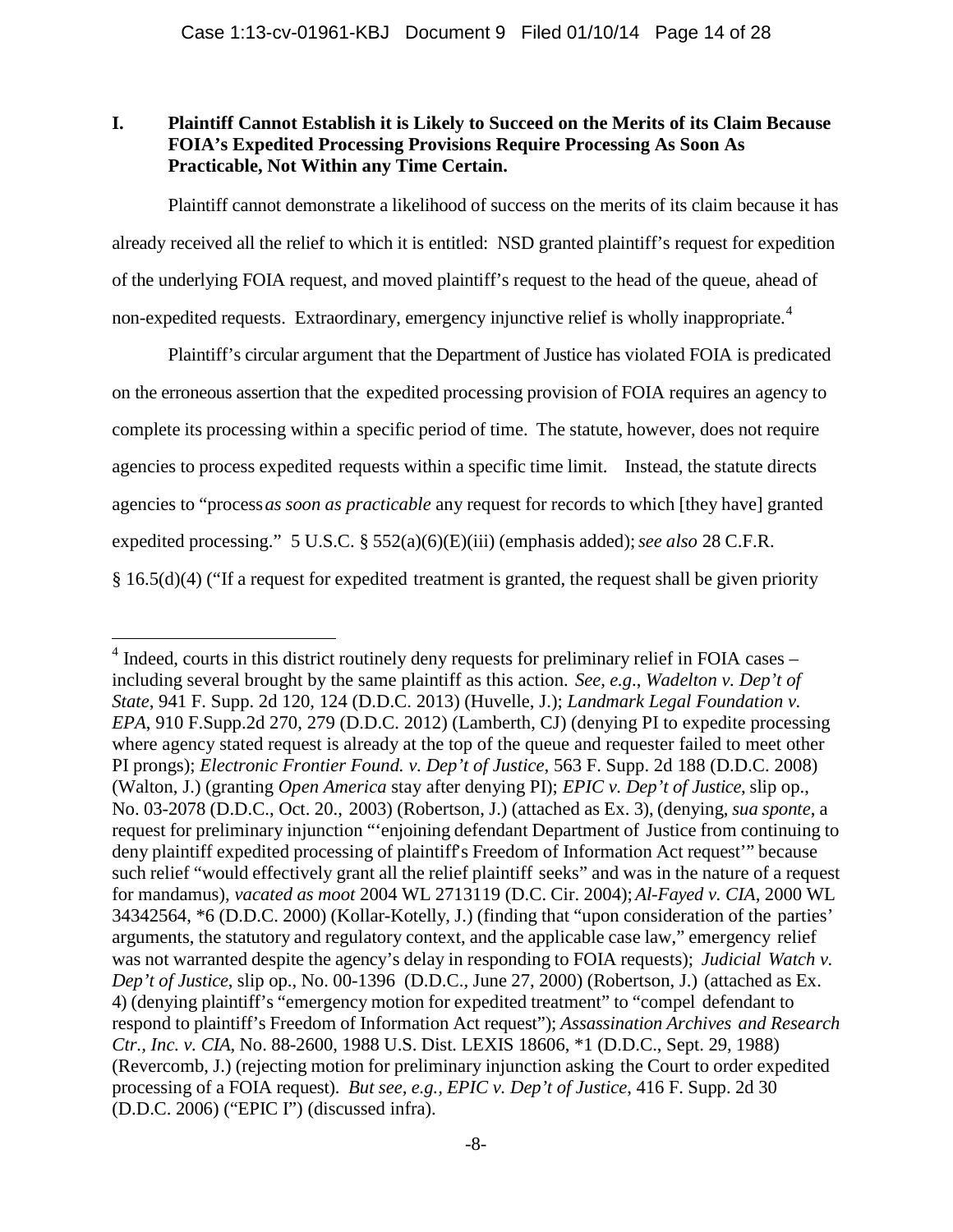### Case 1:13-cv-01961-KBJ Document 9 Filed 01/10/14 Page 15 of 28

and shall be processed*as soon as practicable*") (emphasis added). As the Senate Report accompanying the FOIA amendments which inserted the expedited processing procedures explains, the intent of the expedited processing provision was to give certain requests *priority*, not to require that such requests be processed within a specific period of time:

[Once] the request for expedited processing is granted, the agency must then proceed to process the request "as soon as practicable." *No specific number of days for compliance is imposed by the bill* since depending on the complexity of the request, the time needed for compliance may vary. *The goal is not to get the request processed within a specific time period, but to give the request priority in processing more quickly than would otherwise occur.*

S. Rep. 104-272, 1996 WL 262861, \*17 (May 15, 1996) (emphasis added); *see also* H. R. Rep. No. 104-795, *reprinted at* 1996 U.S.C.A.A.N. 3448, 3461 (Sept. 17, 1996) ("certain categories of requesters would receive priority treatment of their requests . . . ."). Thus, the expedited processing provision of FOIA is an ordering mechanism, allowing certain FOIA requesters to jump to the head of the line and avoid the ordinary "first in, first out" processing queue. Once a request is at the front of the line, however, "practicability" is the standard that governs how quickly any particular request can be processed. *See Landmark Legal Foundation*, 910 F. Supp. 2d at 279 (denying preliminary injunction to expedite processing where, *inter alia*, agency stated request is already at the top of the queue).

Consistent with the plain language of the statute, and Congress's clearly stated intent, this Court has repeatedly recognized that when expedited processing of a FOIA request is granted, the appropriate standard to be applied to determine when documents might be identified for release is "as soon as practicable," not "in less than 20 days." *See American Civil Liberties Union v. Dep't of Justice*, 321 F. Supp. 2d 24, 38 (D.D.C. 2004) (Huvelle, J.) (granting request for expedited processing and ordering that DOJ "shall process plaintiffs' requests for all records relating to section 215 consistent with 5 U.S.C. §  $552(a)(6)(E)(iii)$  and 28 C.F.R. § 16.5(d)(4) ('as soon as practicable')"); *Edmonds v. FBI*, 2002 WL 32539613, \*4 (D.D.C. 2002) (Huvelle, J.) (directing defendants to advise the Court "of the date when the request will be processed consistent with 5 U.S.C. § 552(a)(6)(E)(iii) and 28 C.F.R. § 16.5(d)(4) ('as soon as practicable')").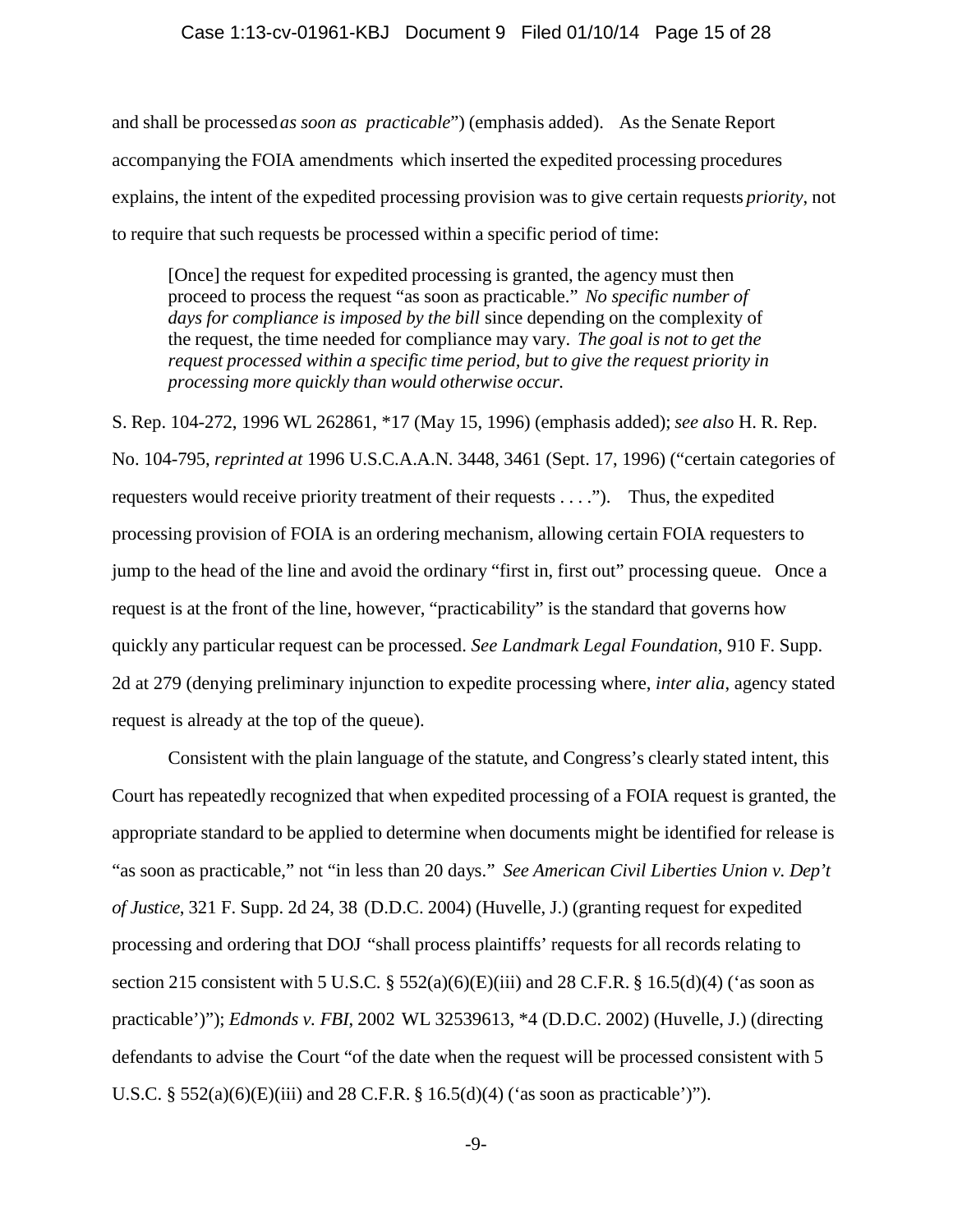### Case 1:13-cv-01961-KBJ Document 9 Filed 01/10/14 Page 16 of 28

Plaintiff ignores the plain language of the statute and clear legislative intent, and instead, attempts to invent a time limit applicable to its expedited requests by citing 5 U.S.C. § 552(a)(6)(A)(i), which it characterizes as the "the time frame required by the FOIA and DOJ regulations for issuing a determination on a *standard* FOIA request."5 Pl. Mem. at 9 (emphasis plaintiff's). That provision has no bearing on when expedited processing must be completed. *See American Civil Liberties Union v. Dep't of Defense*, 339 F. Supp. 2d 501, 503 (S.D.N.Y. 2004) ("While it would appear that expedited processing would necessarily require compliance in fewer than 20 days, Congress provided that the executive was to 'process as soon as practicable' any expedited request."). An agency's inability to respond within the 20-day period simply means that the requester may, before a response has been made, file suit and be found to have constructively exhausted administrative remedies. *See The Nation Magazine v. Dep't of State*, 805 F. Supp. 68, 72 (D.D.C. 1992). The provision simply does not purport to establish an "outside" time limit on what is "practicable" in responding to an expedited request.

Indeed, as Judge Wilkins cogently explained in rejecting another requester's motion for preliminary injunction in a FOIA case, the 20-day deadline under FOIA is *not* a deadline for production of documents:

"Notification by an agency of whether it will comply with the request is not the same thing as delivering the requested documents." *See Spannaus v. U.S. Dep't of Justice*, 824 F.2d 52, 59 n. 7 (D.C. Cir. 1987) (distinguishing between when the FBI determined whether to comply with the request and when it delivered the documents). Thus, section  $552(a)(6)(A)(i)$  only requires a response to a FOIA request within the 20–day period, not production of the requested documents. However, even if an agency fails to respond within this 20–day window, section  $552(a)(6)(C)(i)$  provides that:

[a]ny person making a request to any agency for records under paragraph ... (3) of this subsection shall be deemed to have exhausted his administrative remedies with respect to such request if the agency fails to comply with the applicable time limit provisions of this paragraph.

5 U.S.C. § 552(a)(6)(C)(i). Therefore, even if the EPA failed to respond to Navistar's requests by the statutory deadline, it only entitles Navistar to

 $5$  5 U.S.C. § 552(a)(6)(i) provides that an agency shall "determine within twenty working days (except Saturdays, Sundays, and legal public holidays) after the receipt of the request whether to comply with such request."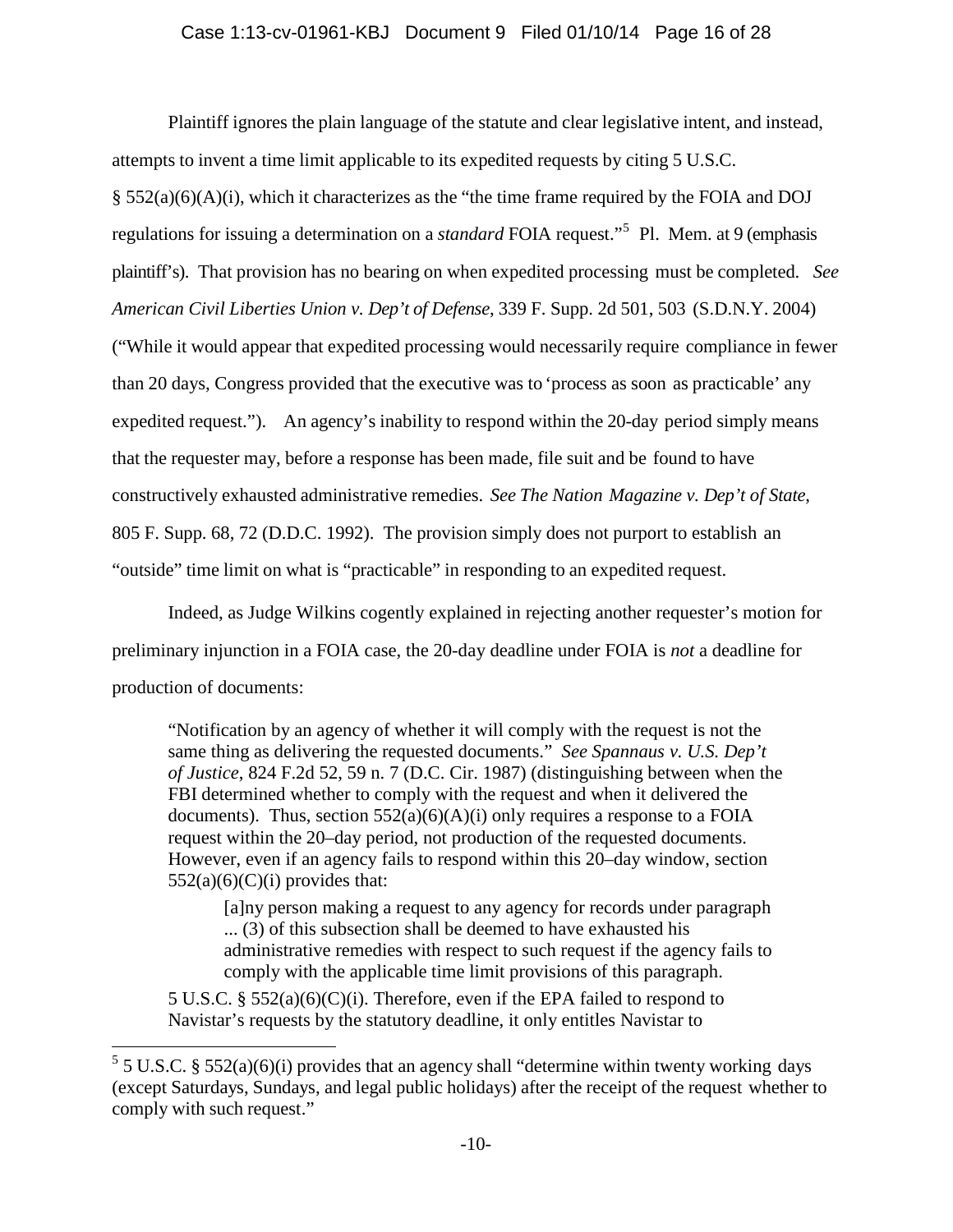### Case 1:13-cv-01961-KBJ Document 9 Filed 01/10/14 Page 17 of 28

constructive exhaustion of its administrative remedies, *not immediate production of the requested documents.*

*Navistar, Inc. v. EPA*, Civ. No. , 2011 WL 3743732, \*3-\*5 (D.D.C. August 25, 2011) (Wilkins, J.) (emphasis added). *See also Judicial Watch, Inc. v. Dep't of Energy*, 888 F. Supp. 2d 189, 193 (D.D.C. 2012) (Contreras, J.) ("After an agency receives a FOIA request, '[a]ll that is required to satisfy [the statute] in this [C]ircuit is "a reply from the agency indicating that it is responding to [the] request."'") (quoting *Love v. FBI*, 660 F. Supp. 2d 56, 59 (D.D.C. 2009), and *Oglesby*, 920 F.2d at 61); *Petit-Frere v. U.S. Attorney's Office for S.D. of Fla*., 664 F.Supp.2d 69, 71 (D.D.C. 2009) (same); *Judicial Watch v. Rossotti*, 285 F. Supp. 2d 17, 26 (D.D.C. 2003) (Collyer, J.) ("Certainly, it took longer than twenty days to respond to Judicial Watch's FOIA requests, but that is explained by the nature of these requests, the many offices to which they were directed, the number of FOIA requests [the agencies] regularly receive, and the treatment of FOIA requests on a first in/first out basis."). Thus, under FOIA, a court may grant an extension to allow the agency to finish its search and processing where the agency requires additional time because of exceptional circumstances. *See* 5 U.S.C. § 552(a)(6)(c); *see also Open America v. Watergate Special Prosecution Force*, 547 F. 2d 605, 615 (D.C. Cir. 1976).<sup>6</sup> Such circumstances make the 20-day deadline "not mandatory but directory." *Id.* at 616. Accordingly, the 20-day requirement can hardly be found to establish a mandatory deadline as to the "practicability" of responding to expedited requests.

Instead, what is practicable will vary depending on the size, scope, detail, and complexity of issues presented by the request; the number of offices with responsive documents; other agencies or components which must be consulted or to which documents might have to be referred for additional review, and exemption issues. Plaintiff has made broad FOIA requests seeking *all* documents or other information provided to the Congressional intelligence

<sup>6</sup> As the Court of Appeals explained in *Ogelsby v. Dep't of Army*, 920 F.2d 57 (D.C. Cir. 1990), "[f]requently if the agency is working diligently, but exceptional circumstances have prevented it from responding on time, the court will refrain from ruling on the request itself and allow the agency to complete its determination." *Id.* at 64.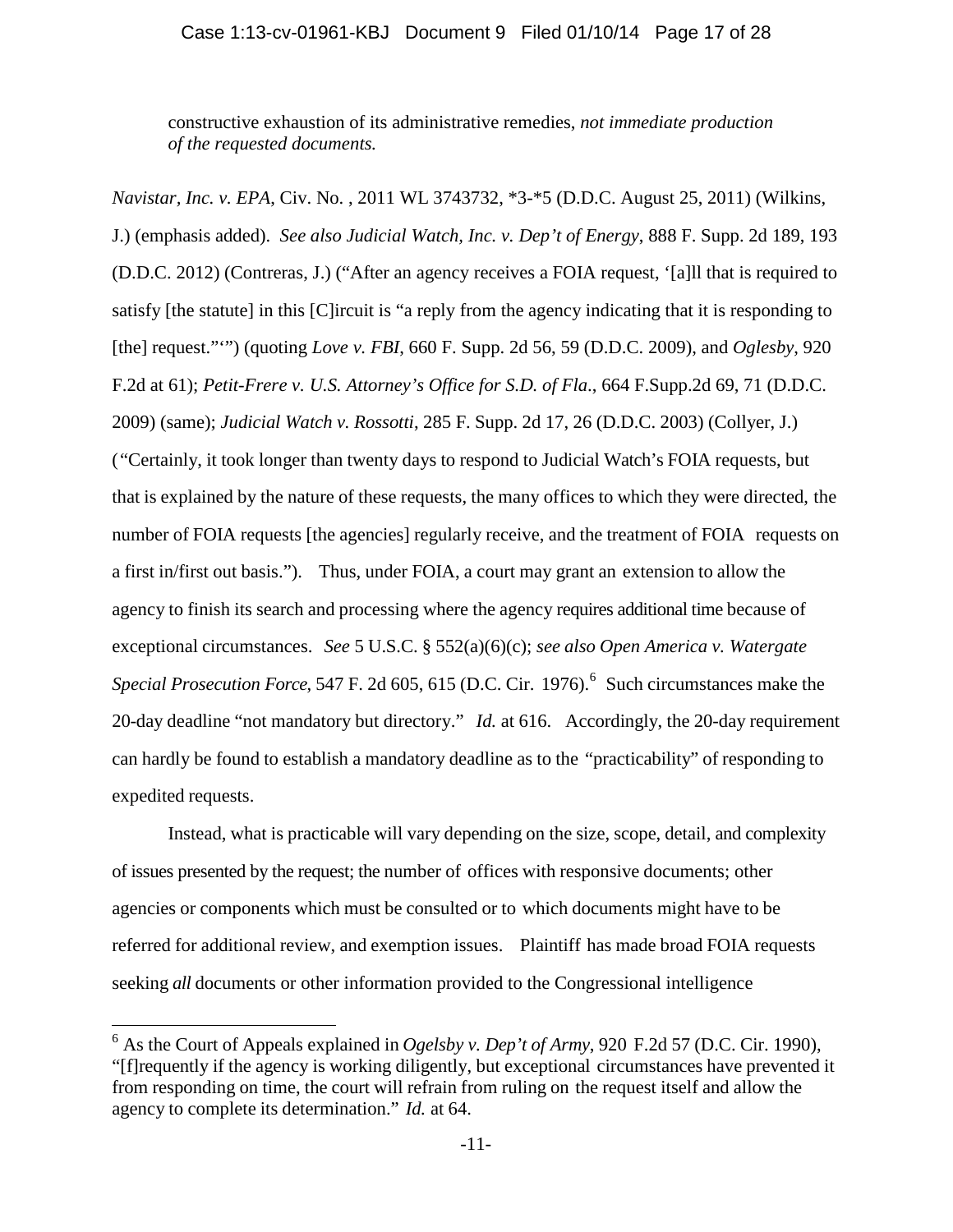### Case 1:13-cv-01961-KBJ Document 9 Filed 01/10/14 Page 18 of 28

committees concerning use of PR/TT authority under FISA, 50 reports to those committees made by the government from 2001 until late 2013, and *all* material relied upon to create such Congressional submissions. Plaintiff's request thus seeks documents spanning thirteen years that, by their very nature, are likely to include classified material. *See* Bradley Decl. ¶ 8. The existence of any significant volume of classified materials contributes mightily to the complexities attendant to processing a FOIA request. *See* Bradley Decl. ¶ ¶ 8, 10. Thus, classified documents responsive to plaintiff's request must be evaluated for release under 5 U.S.C. § 552(b)(1), and Executive Order 13,526, "Classified National Security Information," 75 Fed. Reg. 707 (Dec. 29, 2009); *see also* 28 C.F.R. § 16.4(e), § 16.7.7 As Congress has recognized, such review may require additional time. *See* H.R. Rep. No. 104-795, 1996 U.S.C.A.A.N. at 3466 ("In underscoring the requirement that agencies respond to requests in a timely manner, the Committee does not intend to weaken the interests protected by the FOIA exemptions. Agencies processing some requests may need additional time to adequately review requested material to protect these exemption interests. For example, processing some requests may require additional time to properly screen material against the inadvertent disclosure of material covered by the national security exemption"). Moreover, documents subject to other exemptions, *see generally* 5 U.S.C. § 552(b), must similarly be identified and, where necessary, redacted, and documents generated by other agencies or authorities must be referred for review back to those same agencies or authorities. Plaintiff offers no reason to believe that the agency is not performing these tasks as soon as practicable, and thus fails to meet its burden of demonstrating, "by a clear showing," *Mazurek*, 520 U.S. at 972, that relief of any kind is

<sup>&</sup>lt;sup>7</sup> Executive Order 13,526 establishes a uniform system for classifying, safeguarding, and declassifying national security information, and specifically provides that "[w]hen an agency receives any request for documents in its custody that contain information that was originally classified by another agency . . . it shall refer copies of any request and the pertinent documents to the originating agency for processing, and may, after consultation with the originating agency, inform any requester of the referral unless such association is itself classified under this order or its predecessors." *Id.* § 3.6(b). Department of Justice regulations similarly require referral of classified records to the original classifying agency prior to completion of processing under FOIA. 28 C.F.R. §§ 16.4(e), 16.7.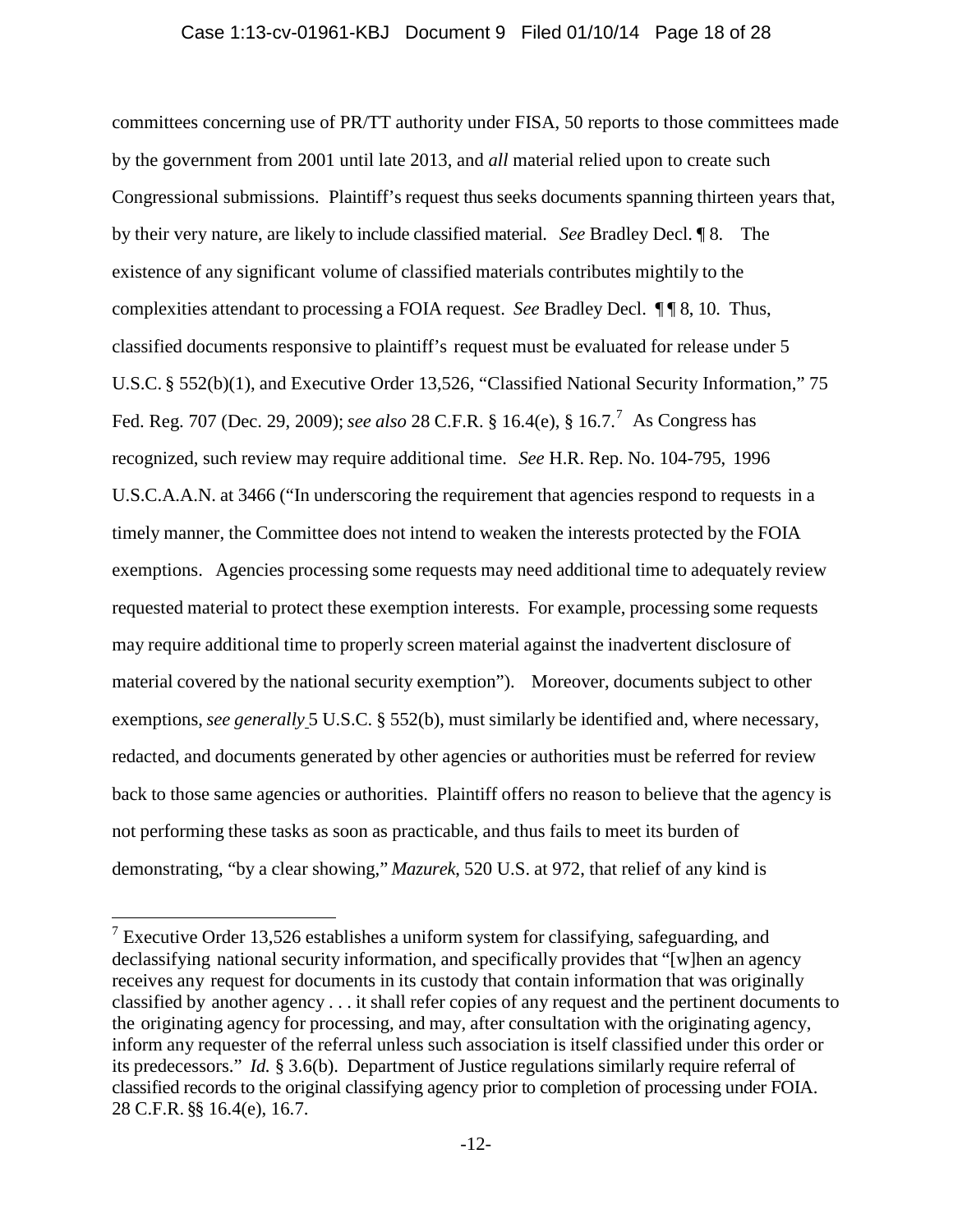### Case 1:13-cv-01961-KBJ Document 9 Filed 01/10/14 Page 19 of 28

warranted at this juncture. Indeed, Mr. Bradley's declaration provides uncontroverted evidence that defendant *is* processing plaintiff's broad request as soon as practicable. Bradley Decl. ¶ 14.

Plaintiff relies heavily on a single, non-precedential, contrary decision it obtained eight years, ago, *EPIC v. Dep't of Justice*, 416 F. Supp. 2d 30 (D.D.C. 2006) ("*EPIC I*"), in which a preliminary injunction was granted in the FOIA expedited processing context requiring the agency to produce or identify all responsive documents within 20 days. As is plain from the above discussion, *EPIC I* is in tension with the FOIA statutory and regulatory framework and the general principles governing issuance of preliminary relief. Moreover, plaintiff fails to note that the preliminary injunction entered in that case was later modified upon reconsideration to provide the government considerably longer to process responsive documents, following a factual submission by the government regarding its processing capacity. *See EPIC I*, slip op., No. 06-0096 (D.D.C. Mar. 24, 2006) (Kennedy, J.) (attached as Exhibit 2) (granting in part the government's expedited motion for relief from the February 16, 2006 Order and extending the deadline for several DOJ components to process plaintiff's FOIA request by 60 or 120 additional days, respectively). Defendant respectfully submits that the *EPIC I* opinion (unlike the *EPIC I* Court's reconsideration and substantial subsequent modification of its accompanying Order) is in error. As Judge Wilkins recognized in *Navistar*, FOIA's 20 day administrative exhaustion requirement has no bearing on the date by which an agency must produce records responsive to a request. In any event, even the *EPIC I* Court's decision was greatly influenced by its view that the agency did not "present [] evidence that processing EPIC's FOIA requests within the next twenty days would be impracticable." *Id.* at 39-40. Indeed, the *EPIC I* Court emphasized that "[t]he presumption of agency delay raised by failing to respond to an expedited request within twenty days is certainly rebuttable if the agency presents credible evidence that disclosure within such time period is truly not practicable." *Id.* at 39. Here, even if such a presumption of agency

-13-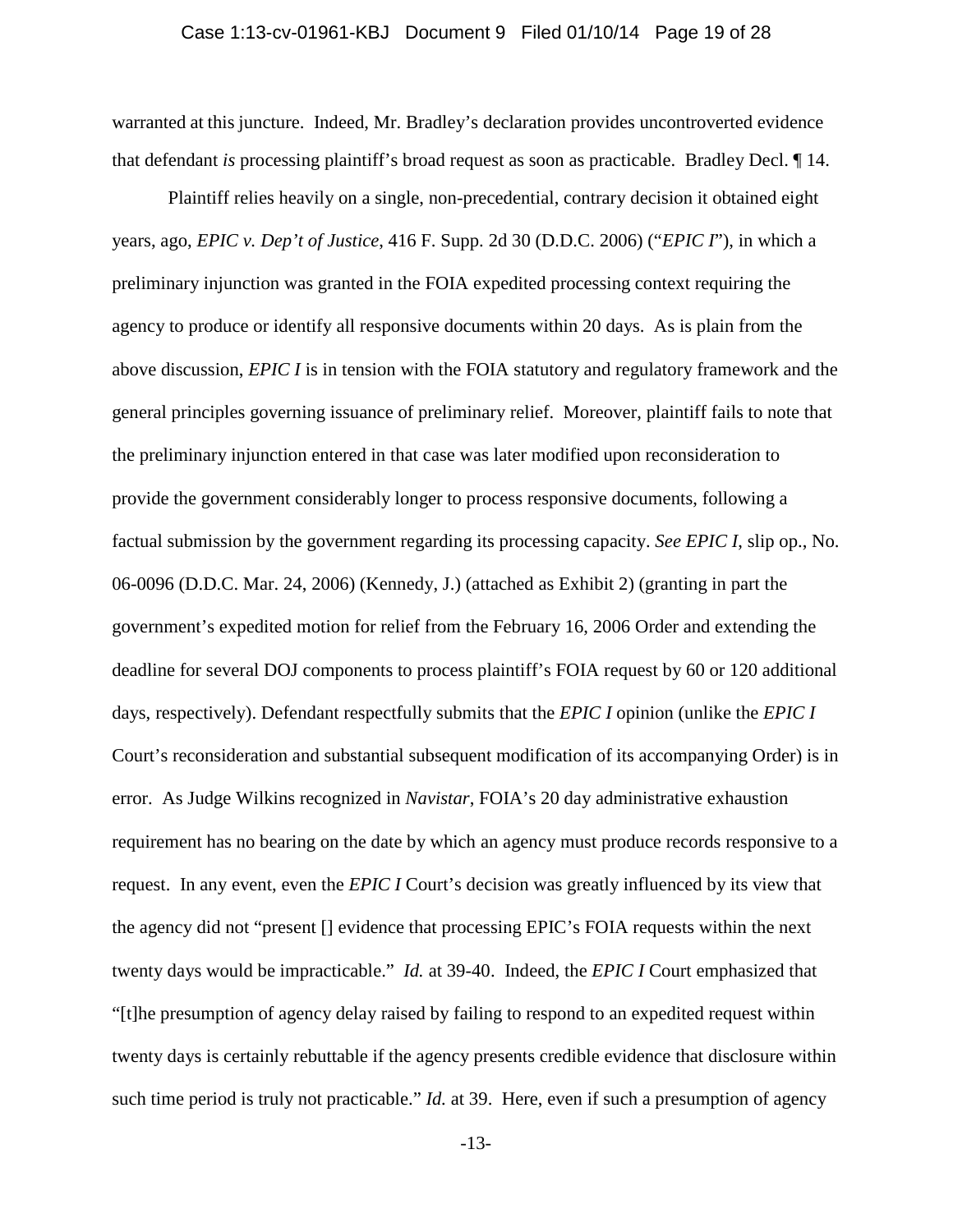# Case 1:13-cv-01961-KBJ Document 9 Filed 01/10/14 Page 20 of 28

delay was supported by the law, it has been rebutted with Mr. Bradley's declaration explaining defendant's efforts to process plaintiff's FOIA request and the reasons why plaintiff's request for immediate relief is unreasonable and impracticable.

Finally, plaintiff also asks the Court to order defendant to provide a Vaughn index within 30 days (ten days after processing is complete on plaintiff's invented 20 calendar day timeline). There is no support for this request in law, and plaintiff does not even attempt to offer one. Indeed, courts generally do not require *Vaughn* indicies until dispositive motions are filed.<sup>8</sup> This is another portion of plaintiff's Complaint on which it has failed to establish (in this case, to even attempt to establish) likelihood of success.

## **II. Plaintiff has Failed to Establish it Will Suffer Any Irreparable Harm Absent A Mandatory, Emergency Injunction.**

"The basis of injunctive relief in the federal courts has always been irreparable harm." *CityFed Fin. Corp. v. Office of Thrift Supervision*, 58 F.3d 738, 747 (D.C. Cir.1995) (citing *Sampson v. Murray*, 415 U.S. 61, 88 (1974)). The D.C. Circuit "has set a high standard for irreparable injury," *In re Navy Chaplaincy*,534 F.3d 756, 766 (D.C. Cir. 2008) (quotation marks and citation omitted), and because plaintiff has not made the requisite showing, its application should be denied on that basis alone, *see Greater New Orleans Fair Hous. Action Ctr. v. U.S. Dep't of Hous. & Urban Dev*., 639 F.3d 1078, 1088 (D.C. Cir. 2011). Moreover, injunctive relief "will not be granted against something merely feared as liable to occur at some indefinite time." *Wisc. Gas. Co. v. Federal Energy Regulatory Comm'n*, 758 F.2d 669, 764 (D.C.

<sup>8</sup> *See, e.g., Miscavige v. IRS*, 2 F.3d 366, 369 (11th Cir. 1993) (The "early attempt in litigation of this kind to obtain a *Vaughn* index . . . is inappropriate until the government has first had the chance to provide the court with the information necessary to make a decision on the applicable exemptions."); *United States Committee on Refugees v. Dep't of State,* No. 91- 3303, 1992 WL 35089, \*1 (D.D.C. Feb. 7, 1992) ("the preparation of a *Vaughn* index is unwarranted before the filing of dispositive motions in FOIA actions because the filing of a dispositive motion, along with detailed affidavits, may obviate the need for indexing the withheld documents") (internal quotation marks and citation omitted); *Stimac v. Dep't of Justice*, 620 F. Supp. 212, 213 (D.D.C. 1985) ("the preparation of a Vaughn Index would be premature before the filing of dispositive motions").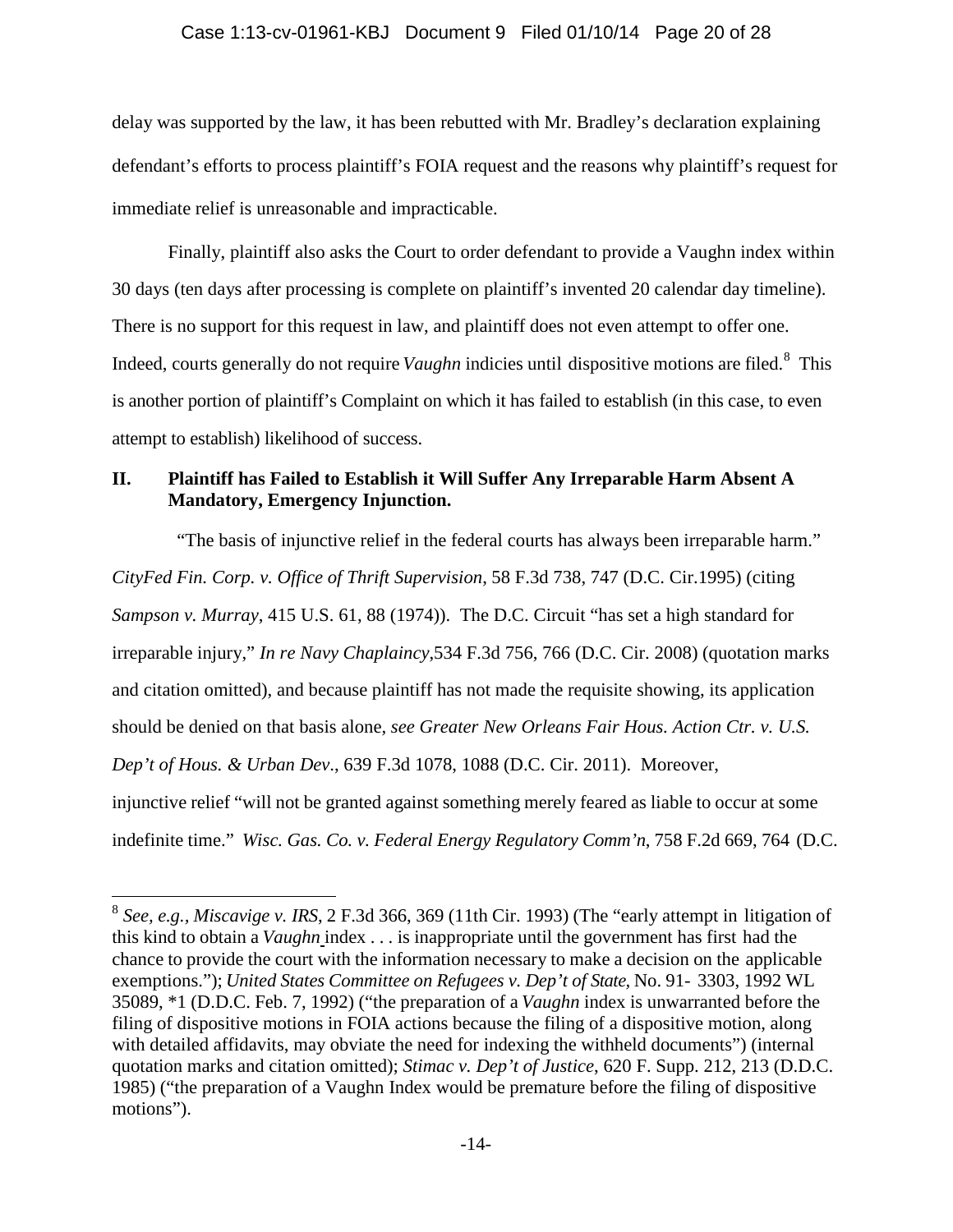### Case 1:13-cv-01961-KBJ Document 9 Filed 01/10/14 Page 21 of 28

Cir. 1985) (citation omitted). Instead, the party seeking injunctive relief must show that "[t]he injury complained of [is] of such imminence that there is a 'clear and present' need for equitable relief to prevent irreparable harm." *Id.* (citations and internal quotations omitted). It is a "well known and indisputable principle[]" that a vague or speculative harm cannot constitute "irreparable harm" sufficient to justify injunction relief. *Id.*

Plaintiff's first attempt to establish irreparable harm is entirely circular and conclusory: it argues that the Department of Justice has failed to expedite plaintiff's FOIA request, and therefore it is being harmed. Of course, as explained above and established by Mr. Bradley's declaration, this premise is false – plaintiff *has been granted* expedition of its FOIA request, and processing of that request *is being expedited* to the extent practicable. See *Navistar*, 2011 WL 3743732\*5 ("Navistar's argument here suffers from the same weaknesses as its arguments on the previous two factors. Navistar has not shown that the EPA has violated the FOIA [by taking over 20 days to respond to the request]. Navistar has also failed to show why it is entitled to immediate production of requested documents—a result they could not receive under the provisions of the FOIA.").

Plaintiff's second claimed injury is similarly insufficient to establish a right to extraordinary, complete, emergency relief. Plaintiff argues its ability, "and the ability of the public to obtain in a timely fashion information that is vital to the current and ongoing debate surrounding the scope of NSA surveillance programs," will be irreparably harmed absent an injunction.<sup>9</sup> Pl. Mem. 10. This is specious on several levels. First, plaintiff adduces nothing to support its mere assertion that a document will lose its value to the public debate absent a preliminary injunction. Indeed, it is just as likely that significant new information would reinvigorate public interest in a story. It is, again, the plaintiff's burden to establish (rather than merely assert) that failure to grant a preliminary

 $9$  Plaintiff appears to be describing a harm that is suffered primarily by the public, not by plaintiff itself. The public interest is properly considered as its own factor in the injunction analysis – and, as explained below, in this case the public interest counsels against the award of the preliminary injunction plaintiff seeks – but it cannot be substituted for a showing that plaintiff itself will be harmed.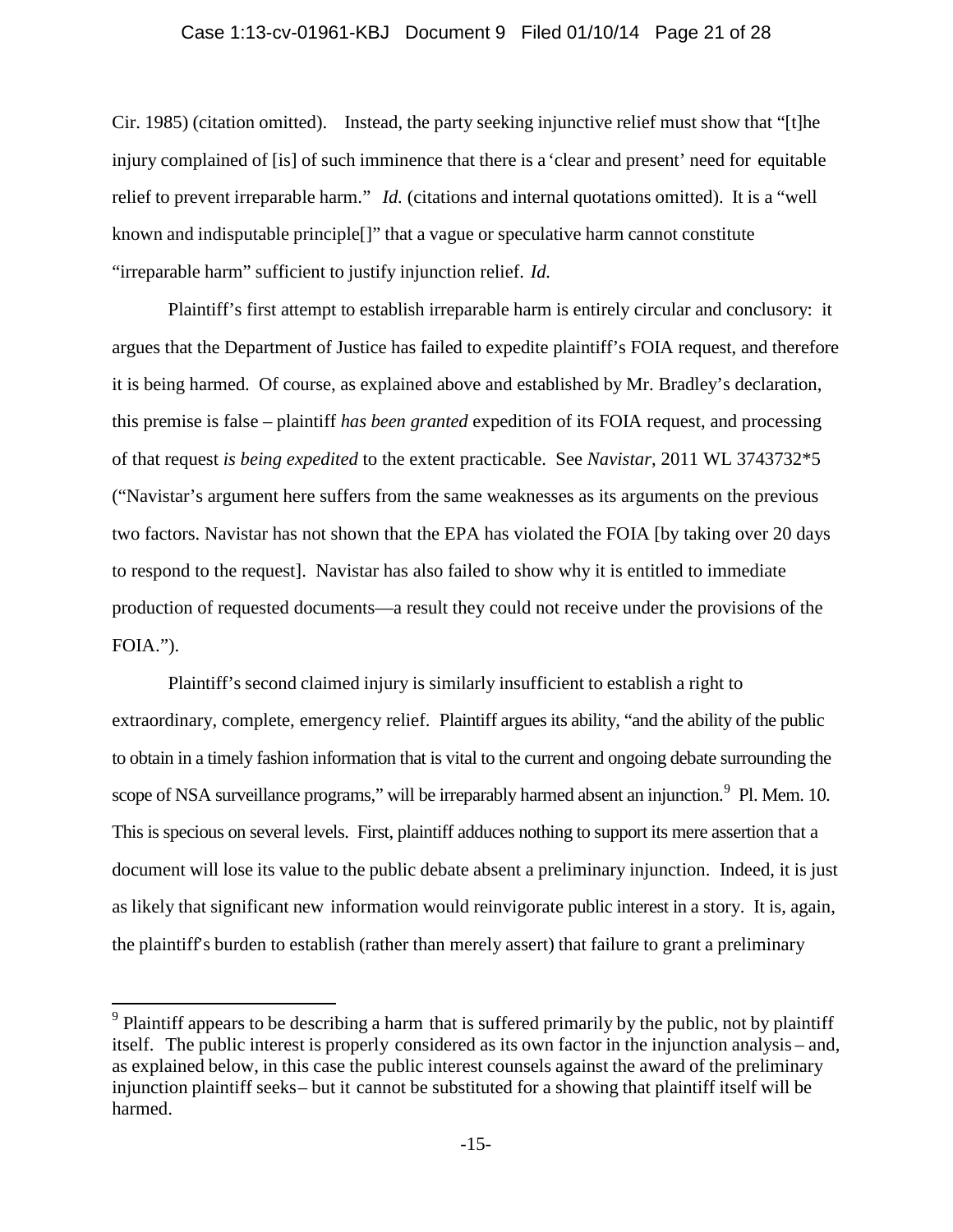### Case 1:13-cv-01961-KBJ Document 9 Filed 01/10/14 Page 22 of 28

injunction will cause irreparable harm, but plaintiff offers only conclusory assertions. Plaintiff notes legislation concerning NSA surveillance (if not FISA PR/TT authority) in Congress, and goes so far as to baldly state that "[t]he likelihood of a bill being passed in the near future is both 'certain and great.'" Pl. Mem. 12 (quoting *Wisc. Gas Co*. 758 F. 2d 674. Unsurprisingly, plaintiff offers no evidentiary support for its *certainty* regarding what legislation Congress will quickly pass.

Moreover, the public debate plaintiff describes broadly concerns "the current controversies surrounding NSA surveillance." Pl. Mem. 12. Plaintiff's request, of course, is for more specific documents about PR/TT authority under FISA. Plaintiff does not explain why or how its ability to contribute to public debate on that topic will be irreparably harmed if it receives non-exempt material "as soon as practicable" rather than on its preferred, artificial timeline. While defendant has granted expedition of plaintiff's FOIA request, it nonetheless bears noting that the public debate on which plaintiff relies to establish its "urgency to inform" the public is centered on matters other than the actual subject of plaintiff's request. Thus, in *EPIC v. Dep't of Defense*, this Court rejected this plaintiff's argument that it had demonstrated an "urgency to inform" the public when it had demonstrated public interest only in a general topic, not the specific subject of the relevant FOIA request. 355 F. Supp. 2d 98, 101 (D.D.C. 2004). Public debate over the focus of plaintiff's FOIA request – PR/TT bulk collection of electronic communications metadata – is unlikely to be pressing since the government discontinued that activity over two years ago, in 2011. *See, e.g*., "DNI Clapper Declassifies Additional Intelligence Community Documents Regarding Collection Under Section 501 of the Foreign Intelligence Surveillance Act," and linked documents ("November 18 DNI Statement), *available at* http://www.odni.gov/index.php/newsroom/press-releases/191-press-releases-2013/964-dni-clapper-declassifies-additional-intelligence-community-documents-regardingcollection-under-section-501-of-the-foreign-intelligence-surveillance-act-nov. ("The Intelligence Community regularly assesses the continuing operational value of all of its collection programs. In 2011, the Director of NSA called for an examination of this program to assess its continuing value as a unique source of foreign intelligence information. This examination revealed that the

-16-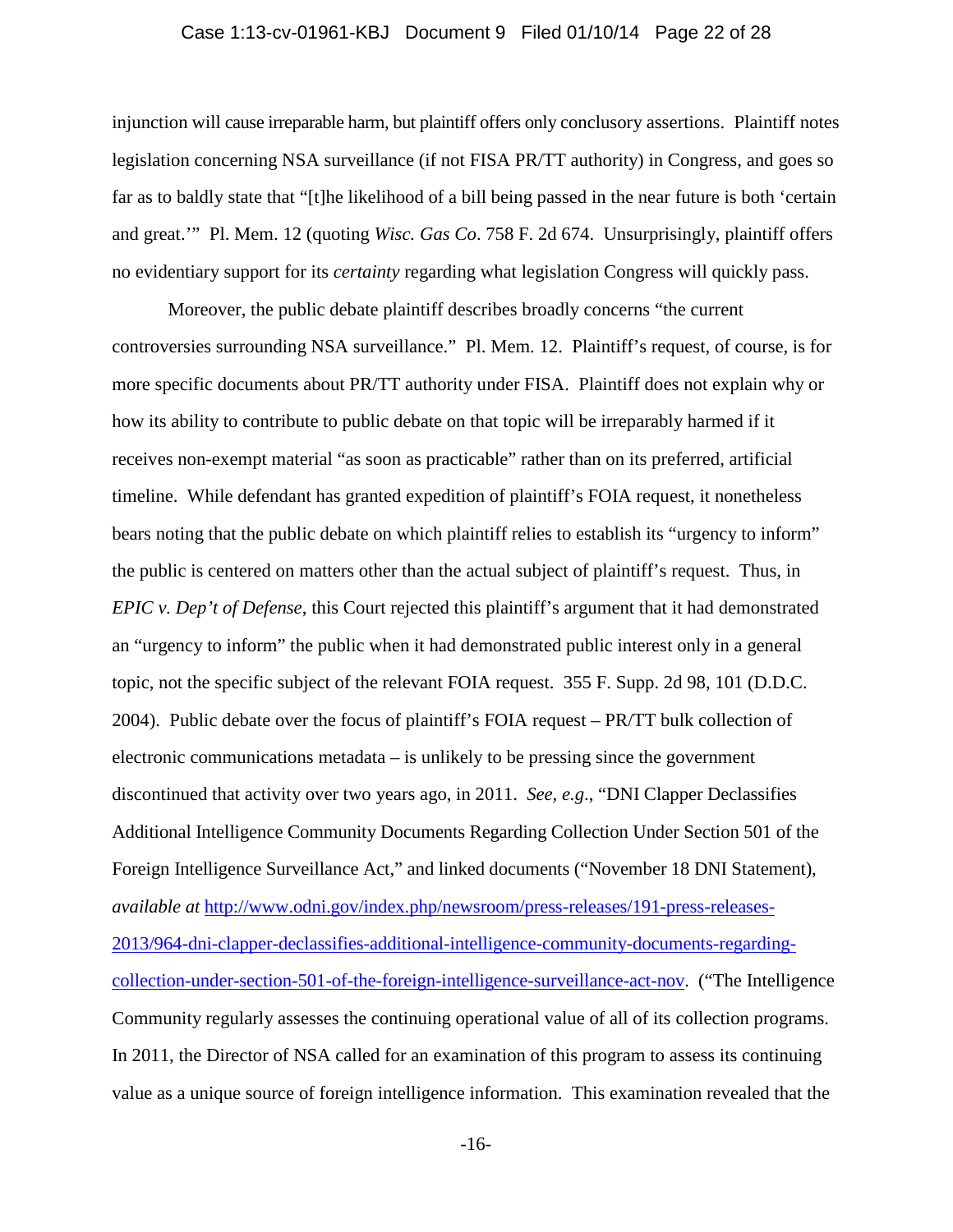### Case 1:13-cv-01961-KBJ Document 9 Filed 01/10/14 Page 23 of 28

program was no longer meeting the operational expectations that NSA had for it. Accordingly, after careful deliberation, the Government discontinued the program.").

In any event, plaintiff's argument that it requires disclosure in order to "meaningfully contribute to the current debate," *see* Pl. Mem. at 12, rings substantially hollow. There is already considerable, now-declassified information in the public domain about PR/TT collection of internet metadata pursuant to FISA following various government releases. *See, e.g.,* "DNI Announces the Declassification of the Existence of Collection Activities Authorized by President George W. Bush Shortly After the Attacks of September 11, 2001," and linked documents ("December 21 DNI Statement"), *available at* http://www.odni.gov/index.php/newsroom/pressreleases/191-press-releases-2013/991-dni-announces-the-declassification-of-the-exisitence-ofcollection-activities-authorized-by-president-george-w-bush-shortly-after-the-attacks-ofseptember-11,-2001; November 18 DNI Statement. This information includes the Foreign Intelligence Surveillance Court opinion authorizing internet metadata collection, a subsequent FISC opinion, and a description of the now-discontinued program, *see* November 18 DNI Statement, as well as numerous declarations by high-level officials discussing the program, *see* December 21 DNI Statement. Based upon the information that the government has already made public, therefore, plaintiff is hardly precluded from participating in public debate and can demonstrate no harm stemming from the absence of the injunctive relief it seeks.

Moreover, in light of the fact that plaintiff cannot now show what non-exempt information – if any – it may eventually receive as a result of the completed processing of its FOIA requests, plaintiff cannot meet its burden to establish that it will be irreparably harmed if it fails to receive that information in the next twenty days. *See The Nation Magazine*, 805 F. Supp. at 74 (denying motion for preliminary injunction on ground that plaintiff had failed to demonstrate irreparable harm because "[e]ven if this Court were to direct the speed up of *processing* of their requests, [plaintiffs] have not shown at this time that they are entitled to the *release* of the documents that they seek. To the contrary, it is undisputed that at least some of the documents are probably exempt from production under FOIA"). Even with respect to any non-exempt documents that

-17-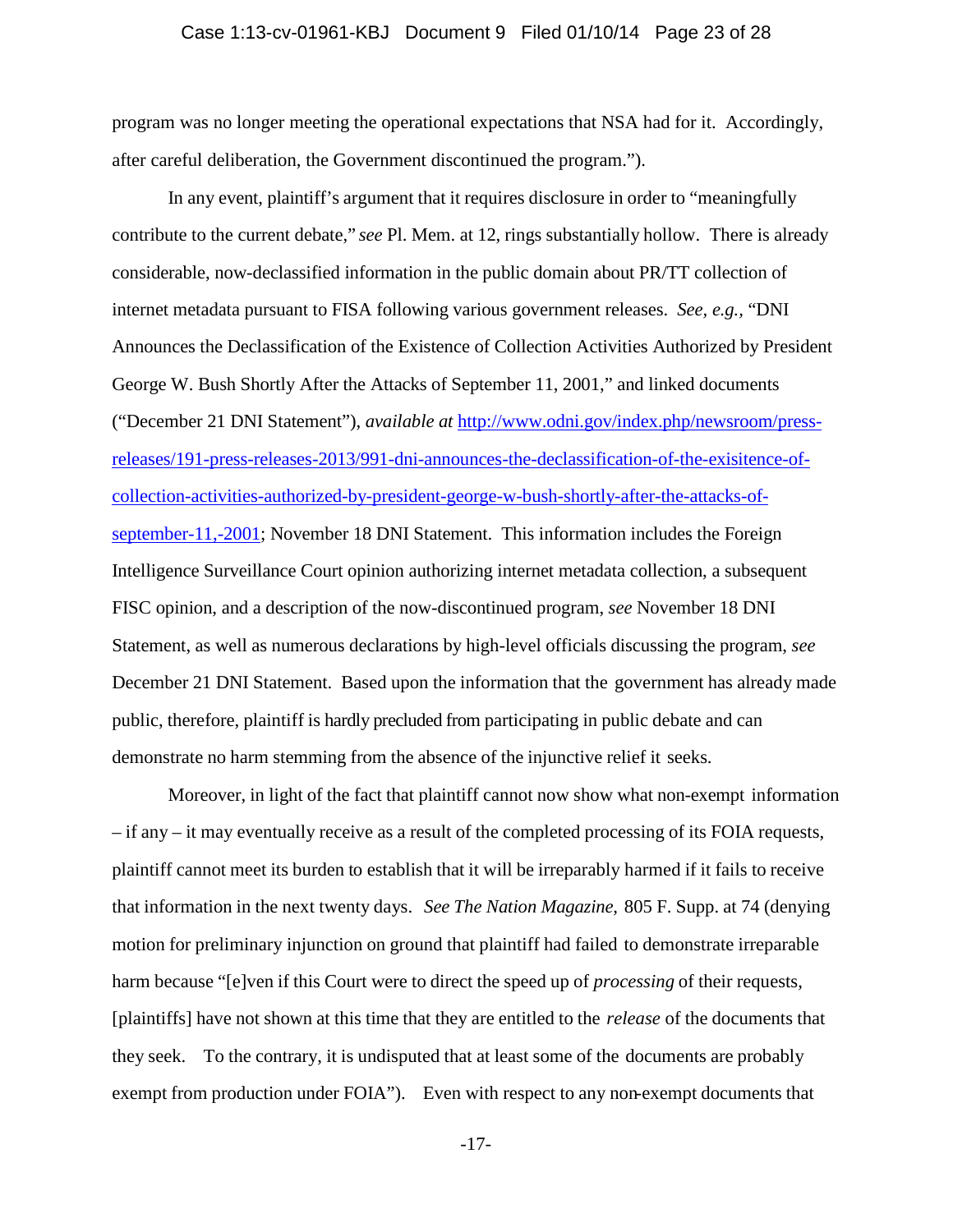### Case 1:13-cv-01961-KBJ Document 9 Filed 01/10/14 Page 24 of 28

may be released once processing is complete, plaintiff's ability to inform the public about the subject matter of its FOIA requests will not be precluded, but merely postponed (and, again, plaintiff's requests have already been granted expedition and thus, any such release will occur as soon as practicable).

Finally, plaintiff's claim that preliminary injunctive relief is necessary because the Department of Justice granted plaintiff's request for expedited processing, thereby recognizing the urgency of the matter, is circular. If plaintiff's view prevailed, anyone who sought to have their FOIA request processed on an expedited basis would automatically have a claim of irreparable injury regardless of whether any real harm existed. (Indeed, that would include the requesters whose thirteen FOIA requests remain pending and were granted expedition by NSD before this request.) *Cf. Fiduccia v. Dep't of Justice*, 185 F.3d 1035, 1041 (9th Cir. 1999) (rejecting argument that "requesters who sue agencies under the FOIA should have their requests handled before requesters who do not file lawsuits"). This was not the result contemplated by Congress when it authorized a limited exception for expedited processing. Instead, Congress deferred to the necessity for ensuring adequate time for appropriate agency. Thus, while the purported urgency of plaintiff's request may be a factor in determining whether a request for expedited treatment will be granted, *see* 5 U.S.C. §  $552(a)(6)(E)(v)(ii)$ , it is not a factor in determining the speed by which an agency needs to complete the request, nor does it mean that plaintiff will suffer any harm by adhering to the statute, let alone irreparable harm. As previously explained, the statute does not require an agency to complete the processing "as soon as a requester needs it." Plaintiff makes no showing of irreparable harm, and has demonstrated no reason for the Court to invoke its emergency powers at this early stage.<sup>10</sup>

<sup>&</sup>lt;sup>10</sup> Plaintiff does not even attempt to explain why the failure to obtain a *Vaughn* index would result in irreparable harm, though it asks this Court to order defendant to provide such an index within 30 days.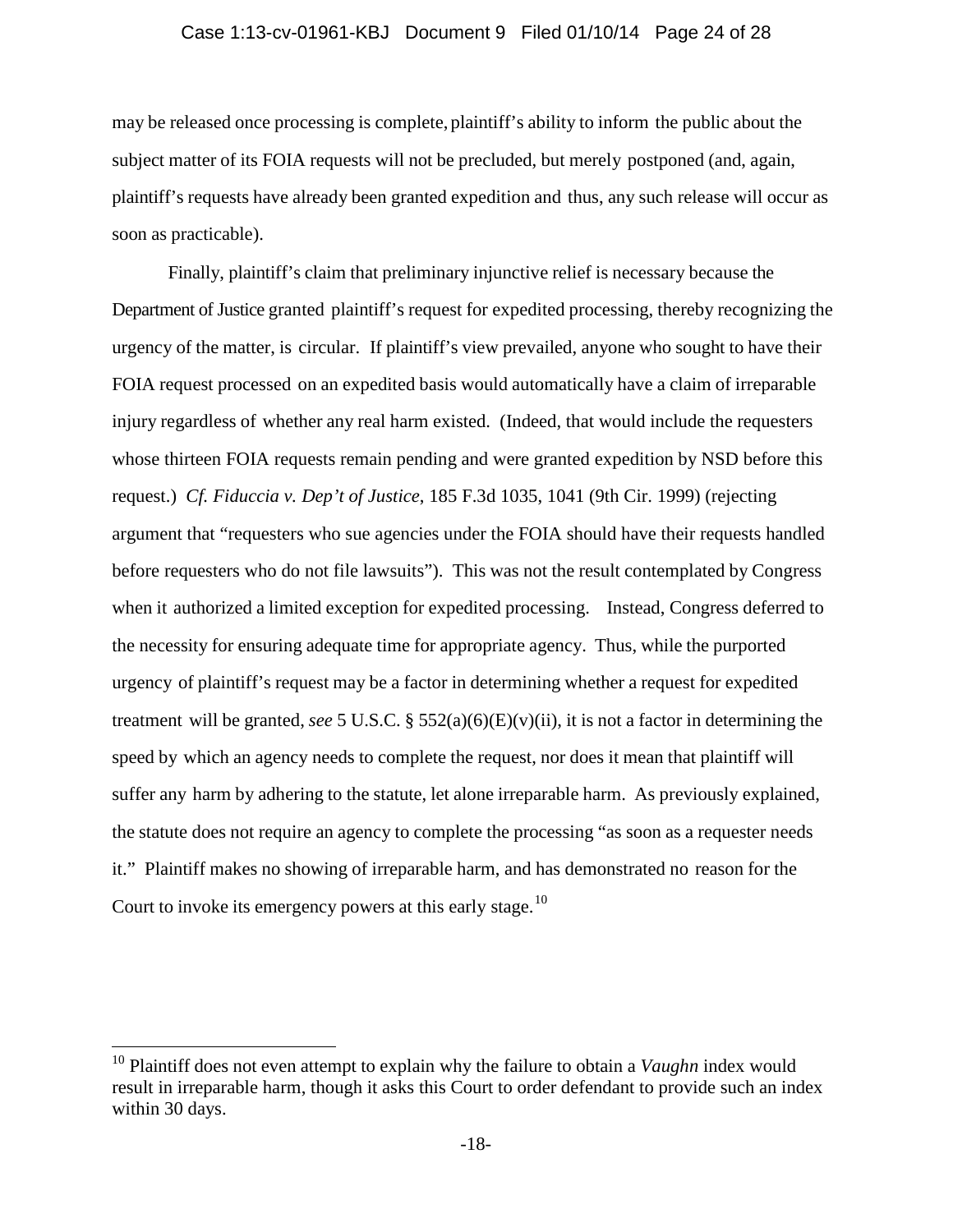## **III. The Mandatory Emergency Injunction Plaintiff Seeks Would Harm the Public Interest.**

Plaintiff's failure to show that it would be irreparably harmed if the requested injunction is not granted is by itself sufficient to defeat their motion for preliminary injunction. *CityFed Fin. Corp.*, 58 F.3d at 747. There is further reason, however, to deny the injunction. Along with alleged harm to the plaintiff, the court must consider whether a preliminary injunction of the sort demanded by plaintiff would be in the public interest. See Al-Fayed, 254 F.3d at 303; accord Serono Labs., Inc., 158 F.3d at 1317-18. Here, it would not.

Plaintiff's effort to impose an artificial time frame on the Department does not take account of the realities attendant to processing a request like plaintiff's, including the necessity to search for and identify responsive materials, get those materials electronically scanned for processing, review a significant volume of responsive materials for classification, review the material to determine if it is otherwise exempt from disclosure under FOIA, and consult with the appropriate operational divisions or other agencies prior to releasing any non-exempt, responsive documents. *See, e.g.*, Bradley Decl.  $\P$  5-8, 10-14. That process simply cannot be completed in the twentyday time frame plaintiff proposes. *Id. ¶* 14.

Plaintiff's request for the proposed preliminary injunction ignores these realities, and, as a result, threatens to compromise the delicate balancing of the public interest that Congress undertook in enacting FOIA between the general interest in disclosure of government information and the necessity of ensuring that certain types of documents, the disclosure of which would cause harm, were not to be disclosed. The exemptions listed in § 552(b) embody a judgment by Congress that the public interest would best be served by allowing the agencies to withhold certain records – for example, those records whose disclosure would interfere with other vital public interests such as national security, 5 U.S.C. § 552(b)(1); efficient and frank intra- and interagency deliberations and attorney-client communications, 5 U.S.C. § 552(b)(5); or effective law enforcement, 5 U.S.C. § 552(b)(7). Congress specifically noted that even with respect to expedited requests, in certain cases, depending on the subject matter of the request, additional

-19-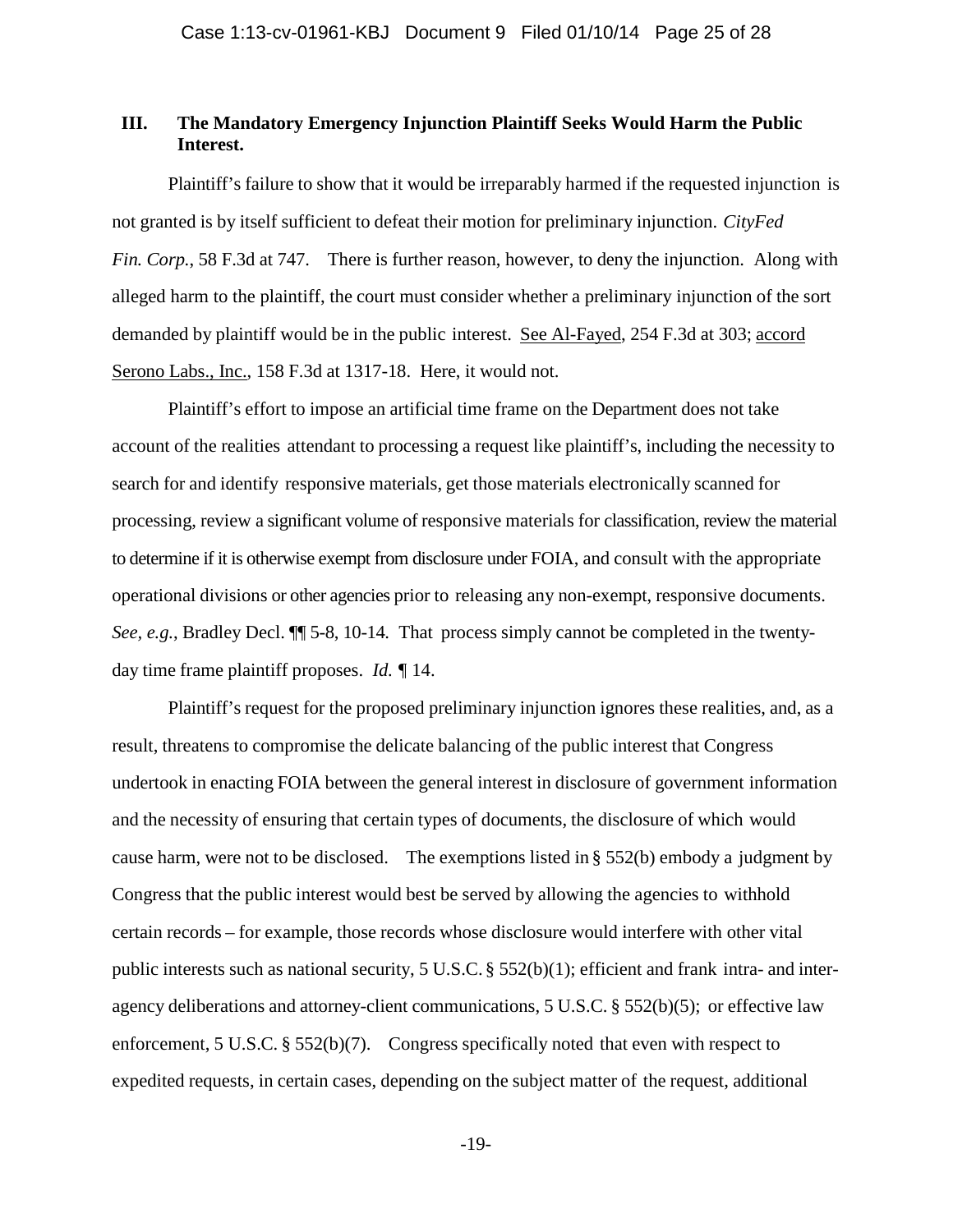#### Case 1:13-cv-01961-KBJ Document 9 Filed 01/10/14 Page 26 of 28

time would be required to ensure that the public's interest in preventing the public disclosure of these exempted documents was not compromised. *See* H. R. Rep. No. 104-795, 1996 U.S.C.A.A.N. at 3466 ("In underscoring the requirement that agencies respond to requests in a timely manner, the Committee does not intend to weaken the interests protected by the FOIA exemptions. Agencies processing some requests may need additional time to adequately review requested material to protect these exemption interests. For example, processing some requests may require additional time to properly screen material against the inadvertent disclosure of material covered by the national security exemption"). As Congress acknowledged, those concerns are only heightened in a case such as this one, where numerous classified documents are at issue, and the Department has independent obligations under federal regulations and Executive Order to ensure that no unwarranted disclosure occurs.

Ordering the Department to disclose documents not "as soon as practicable" as dictated by FOIA, but rather on plaintiff's artificial timetable, causes significant harm to the balancing of these competing public interests. The fact that the records may shed light on the government's activities, Pl. Mem. 15, does not outweigh the harm to the public interest that would be caused by compelling disclosure before appropriate agency review, intended to protect material that is subject to statutory exemptions from disclosure, can be completed. *Wadelton v. Dep't of State*, 941 F. Supp. 2d 120, 124 (D.D.C. 2013) (Huvelle, J.) ("Plaintiffs argue that a preliminary injunction will be in the public interest, based on little more than the core purpose of FOIA being to 'allow the public to be informed about "what their government is up to" $\ldots$ . This explanation does nothing to distinguish plaintiffs' FOIA request from any other FOIA request. Therefore, the Court finds that plaintiffs fail to satisfy the public interest prong.") (Citations omitted.); *Navistar*, 2011 WL 3743732, \*4-\*5 (in rejecting an application for a preliminary injunction to compel FOIA processing, finding harm to agency outweighed harm to movant; holding it is not in the public interest to enter an injunction not justified under law, particularly where it would alter, rather than maintain, the status quo).

-20-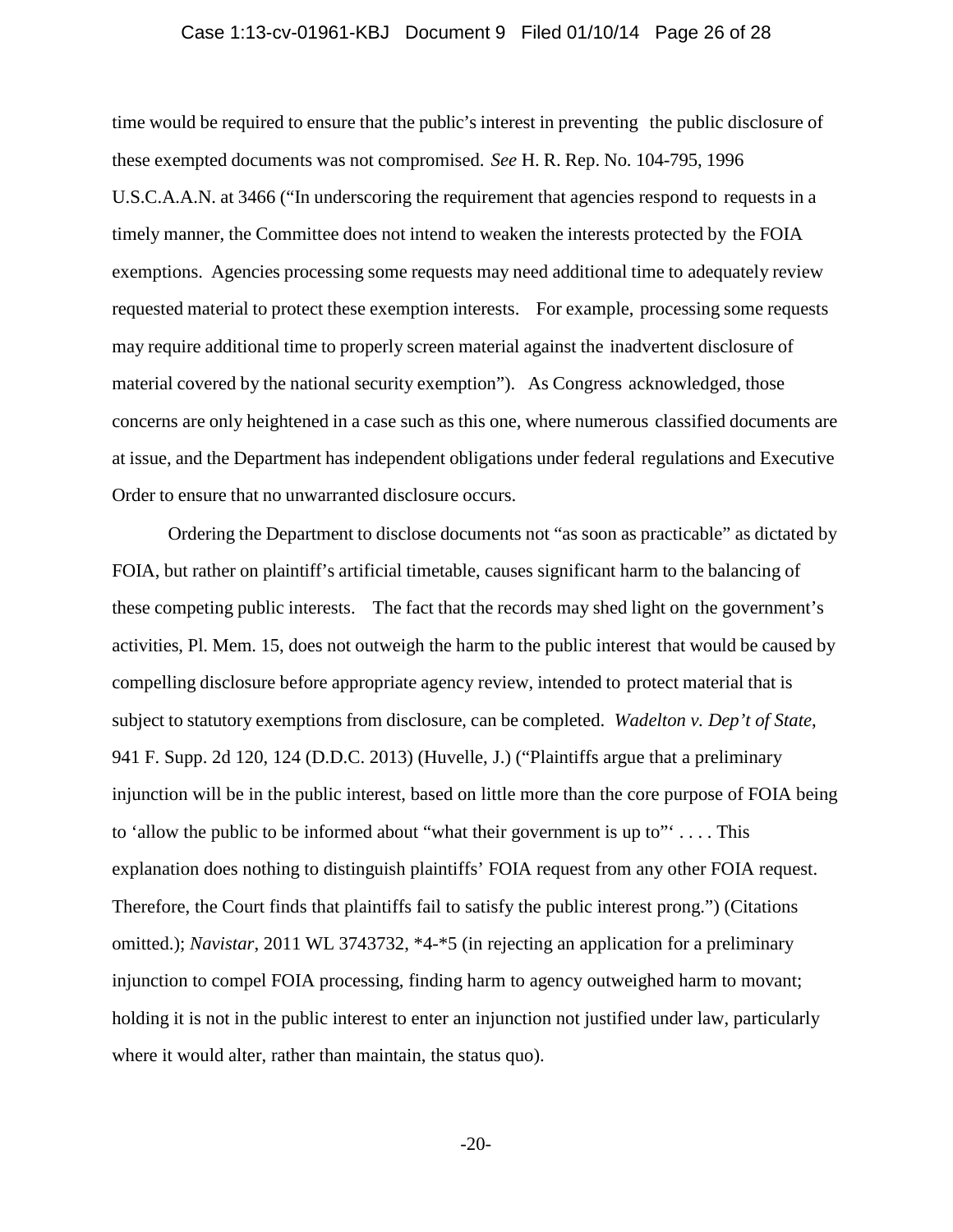#### Case 1:13-cv-01961-KBJ Document 9 Filed 01/10/14 Page 27 of 28

Importantly, granting plaintiff's motion would also disadvantage other, similarly situated members of the public. As noted, thirteen FOIA requests to NSD were granted expedition before plaintiff's. While NSD continues to work on them, along with plaintiff's, enjoining defendant to complete plaintiff's request on an artificial timeline – indeed, faster than practicable – would require resources be diverted from those other requests and, thus, would undermine their interests while further undermining the overall public interest in proper operation of the FOIA, including its provision for expedition.

## **IV. Plaintiff's Requested Mandatory, Emergency Injunction Is Improper Because It Would Afford Plaintiff Full Relief, Not Intermediate Relief**

Preliminary injunctive relief is not intended to provide plaintiffs with a means to bypass the litigation process and achieve rapid victory, and so a preliminary injunction should not work to give a party essentially the full relief it seeks on the merits. *See Univ. of Texas v. Camenisch*, 451 U.S. 390, 395 (1981) ("[I]t is generally inappropriate for a federal court at the preliminary injunction stage to give a final judgment on the merits."); *Dorfmann v. Boozer*, 414 F.2d 1168, 1173 n.13 (D.C. Cir. 1969) ("a preliminary injunction should not work to give a party essentially the full relief he seeks on the merits."). As plaintiff has made clear, however, that is what it seeks here: an injunction that the government produce responsive documents to plaintiff almost immediately. *E.g.,* Pl. Mem. at 16; Compl. At 7 ("Requested Relief"). That is further indication that plaintiff's emergency motion is merely an improper litigation scheduling tactic. This Court should reject it.

// // // // // //